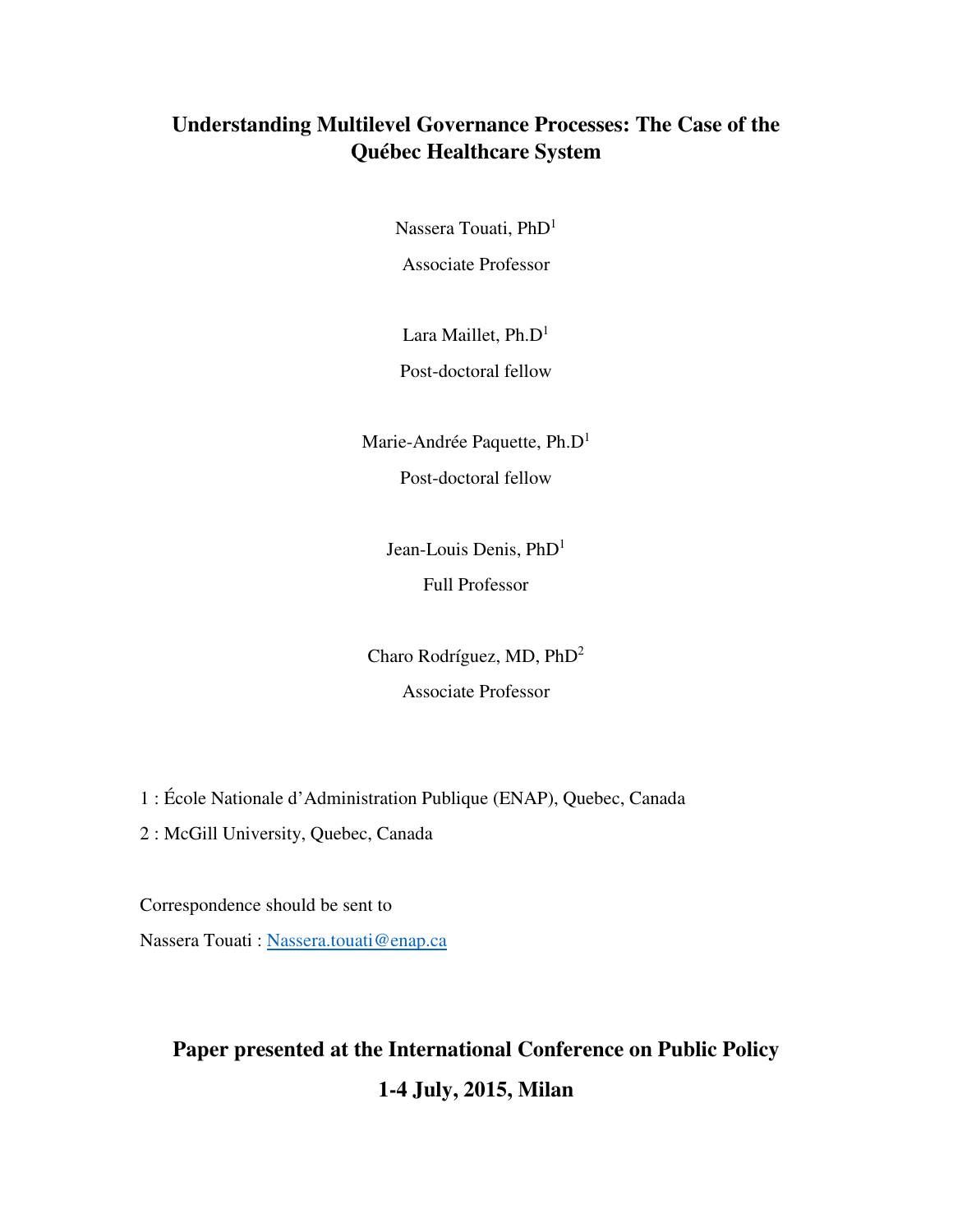#### **Introduction**

Taking into account the complexity of social problems, several countries in Europe and America strive, since the beginning of the 2000's, to reinforce the role of local governments that have to provide integrated solutions to problems experienced locally (Gilsing, 2007, Klein, 2003; Regmi, 2012). Henceforth, it is recognized that they can't be solved by universal models emerging from the central government (Coaffe and Johnston, 2005). This governance approach that some call "new localism" (Coaffe and Headlam, 2008), could translate into a greater autonomy of instances close to the communities that, in partnership with various stakeholders, will have to elaborate and implement pragmatic solutions to prioritized problems in their territory.

New localism thus falls into an older movement of decentralization of decision decisionmaking power within the public administration (Pollitt, 2005.). However, it puts emphasis on the importance of partnership with all stakeholders, and in that perspective it substitutes to the notion of local *government* that of local *governance*. By including "all processes of governing, whether undertaken by a government, market or network, whether over a family, tribe, formal or informal organization or territory and whether through laws, norms, power or language" (Bevir, 2013), the notion of governance relies on the statement that governments are unable to influence the evolution of society on their own.

This decentralization of decision-making power would have several advantages; more precisely it would allow to (Pollit, 2005): 1) better take into consideration the needs of services users 2) promote an adaptation of services to the local context and 3) encourage innovation. Empirical studies suggest however that decentralization also has its limits. For example, some studies (Pavolini and Vicarelli, 2012) seem to show that decentralization can be prejudicial to the equity of access to services between territories. In some contexts, there is also a dilution of emerging strategies at the local level, in the sense that they were aligned with local habits and therefore less consistent with the new expectations of social problems management (Jansson and col., 2011). That is why more and more analysts consider that decentralization should go hand in hand with a certain centralization (Charbit, 2011 ; Pavalini and Vicarelli, 2012). In other words, a multilevel governance should be implemented, which would take into account the interdependence of various actors in decision-making. This interdependence engages, among others, the levels of public administration and can refer to various aspects, among which we may cite: institutional (when the allocation of roles and responsibilities is not exclusive); financial (when central and subnational governments are co-funders of public spending) and socio-economic (when issues and or outcomes of public policy at one level have impact on other regions and the national level) (Charbit, 2011). The notion of multilevel governance is characterized by, as we will argue, a certain ambiguity. But for the time being, we have to keep in mind that multi-level governance consists in sharing responsibilities and power of influence, both horizontally (between ministries and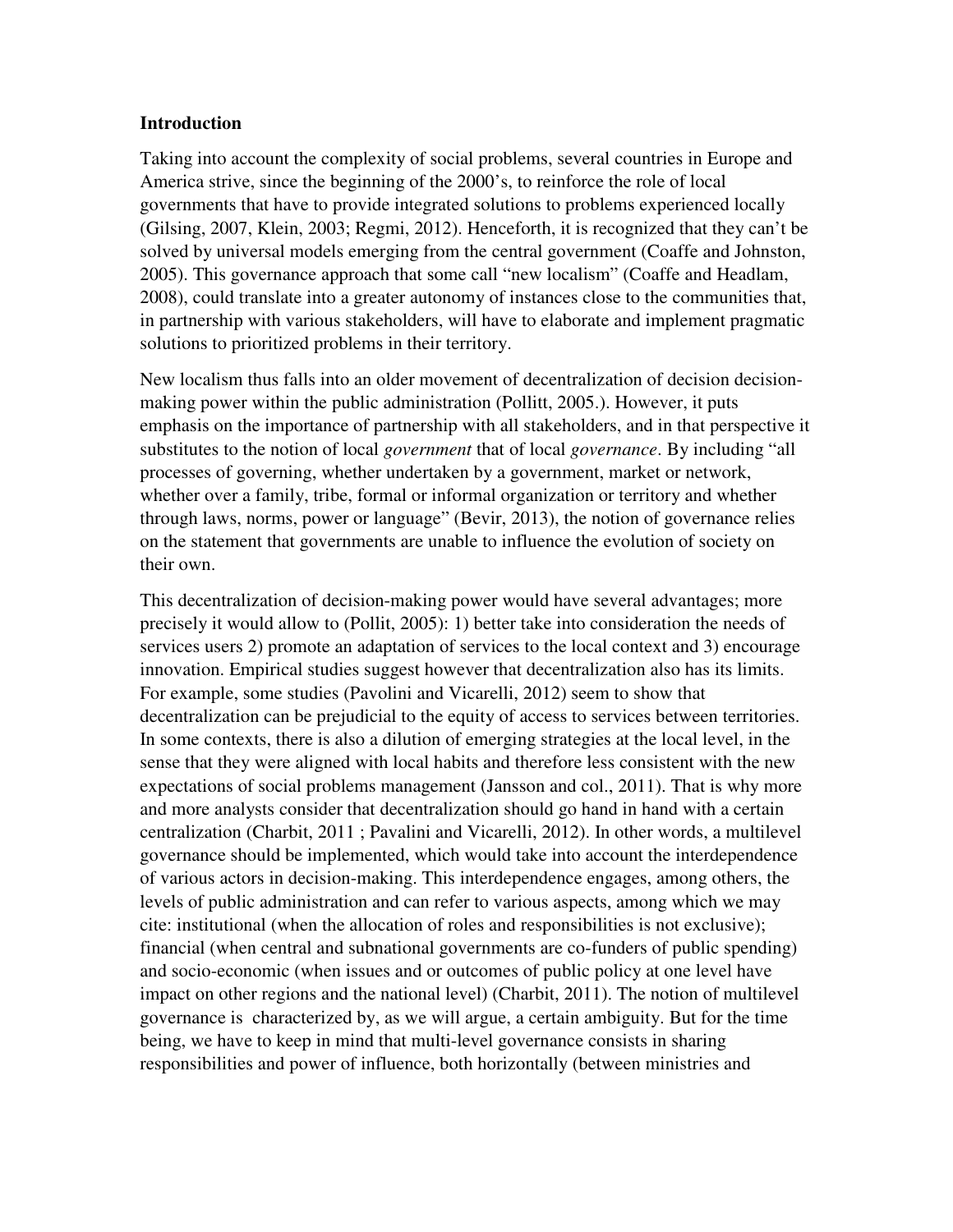between actors at the local level) and vertically (between various government levels), for the development and implementation of public policies.

The major challenge of multilevel governance is thus to manage the complex relations of interdependence between the actors involved in public action. Consequently, several research works are interested in instruments mobilized by upper levels of government to align the actions of lower levels on central objectives. Despite their interest, these works adopt a vision where the central overlooks the local (Divay and Paquin, 2013) and put less emphasis, among other things, on the interventions of local actors. In summary, these works do not account for the distributed and polycentric nature of the multilevel governance processes.

Through this article, we propose to contribute to a better understanding of multilevel governance processes. More precisely, we will mobilize the example of a change implemented in the Quebec health care system to analyze the processes of governance. As we will argue, the implementation of this change needs a close collaboration between interdependent actors, acting at various levels of governance. Our objective is twofold: 1) to propose a reading of the processes of governance that reflects the polycentric and distributed nature of those processes, and 2) to better understand the impact of these processes on the adaptability of systems. To do so, we will adopt the theory of complexity, which postulates that "the whole (system) is more than the sum of the parts (individual agents), while at the same time, developments of the whole stem from the interaction of the parts". As we will see, some concepts advanced by the theory of complexity are particularly relevant to analyze the multilevel governance processes. In this respect, we concur with the position of Klijn (2008, p. 303), which affirms that "complexity theory can enhance our understanding of phenomena and challenge our basic assumptions about governance".

#### **Current Evidence on Multilevel Governance : a summary**

 Our reflection on the issues of governance within the context of the transformation of health systems is part of the research on multilevel governance. A recent review carried out by Divay and Paquin (2013) highlights, on the one hand, the expansion of this research and, on the other hand, the ambiguity of that notion that became "popular" since the 90's and which was applied to the analysis of public policies in various fields (economical, environmental, etc.). Divay and Paquin (2013) note that authors frequently insist on one dimension (governance versus multilevel), at the expense of the other. Some works will then focus on relations between various government levels (Charbit, 2011) and don't necessarily take into consideration the presence of non-governmental actors, which is crucial to public governance. They are in that closer to the tradition of research on intergovernmental relations. That being said, these authors underline the distinctive nature of intergovernmental relations that are not purely hierarchical anymore. Peters and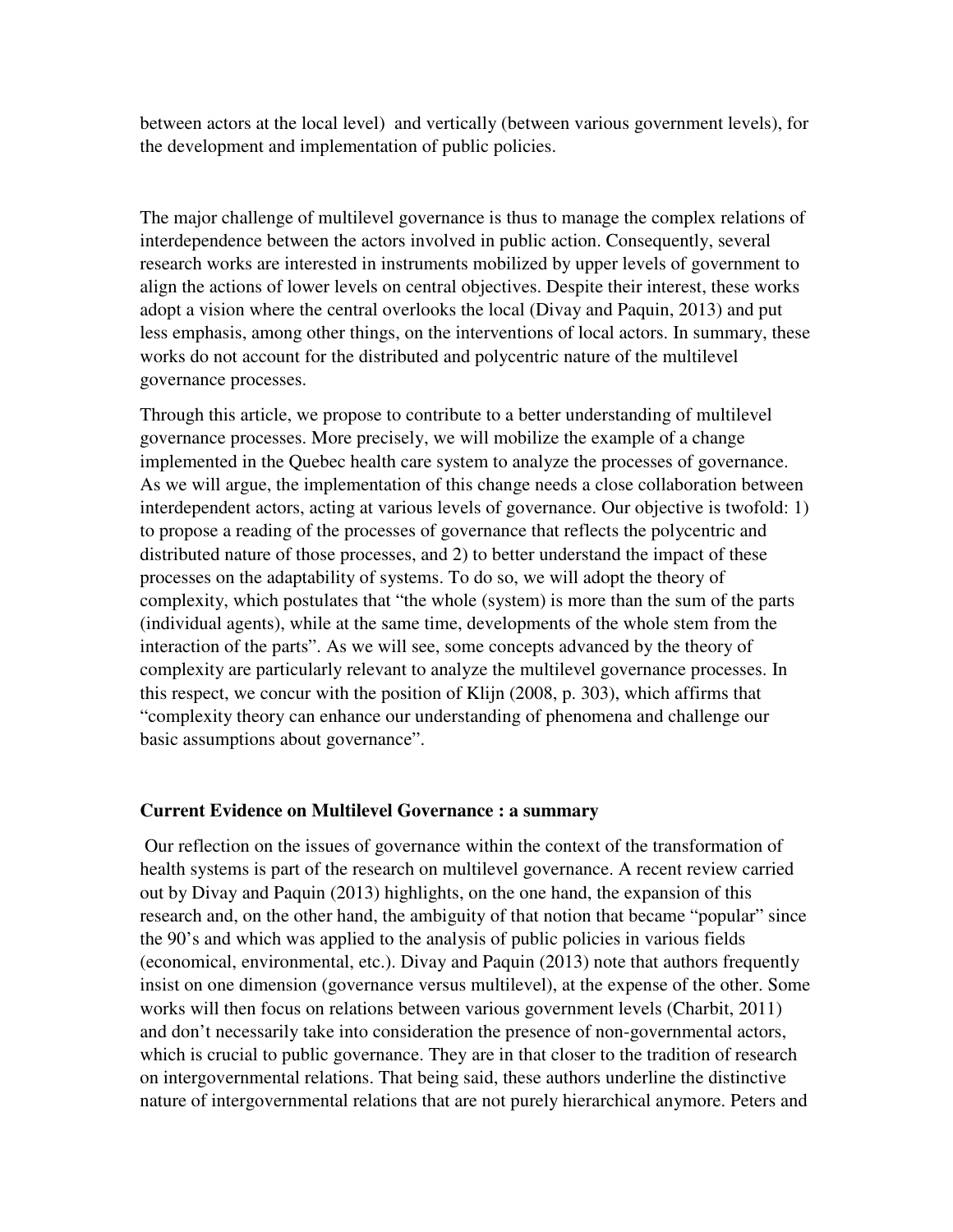Pierre (2001, p.131) thus propose to define multilevel governance as "*negotiated, nonhierarchical exchanges between institutions at the transnational, national, regional, and local levels*." The test of multilevel governance would find itself in the reciprocal consideration of the various preoccupations of the levels of governments, in a context of permanent *jumping scales* of issues (Mahon, Andrew and Johnson, 2007). In order to go beyond the enlargement of intergovernmental relations conception, other authors proposed a definition of the multilevel governance that incorporates the various dimensions. For instance, Ongaro and his colleagues (2010, p.1) characterize multilevel governance as "the study of the crossroads of the vertical (intergovernmental) and horizontal (state society) dimensions." This distributed and polycentric vision of governance processes translates into a greater flexibility of role sharing (Divay and Paquin, 2013). For example, the elaboration of solutions adapted to local contexts supposes an integration of points of view and resources from various levels and different stakeholders. Similarly, the actors of lower levels should have enough leeway to be able to experiment new ways of doing, while being "guided" by central orientations.

For our part, we will consider a definition of multilevel governance that is not restricted to intergovernmental relations.

Beyond the debates on a definition of governance, Divay and Paquin (2013) make the following conclusions on the state of the research on this topic:

- Public corporate actors, encompassing all institutionalized decision-making bodies, are frequently put forward in multilevel governance analysis. The role of the citizens had but little attention. This is also the case for the professionals, in spite of their important role in public policies.
- Vertical relations between actors were more studied; the studies distinguish themselves according to the levels taken into consideration (international, national (federal and provincial), regional, local, even infra-local). Given the relevance of multilevel governance for the treatment of wicked issues that require intersectoral collaboration, the study of horizontal relations was not neglected. However, oblique relations (ie. the indirect interactions between governments through a third party) were less analyzed.
- The research works were also interested in administrative practices. Several of them examined the role of instruments, particularly for the coordination of collective action. It has to be noted indeed that the coordination of collective action is confronted to many issues, such as (Charbit, 2011, p.16):
	- o The information gap. This difficulty translates into an asymmetry of accessible information to the various stakeholders; hence the importance to share information.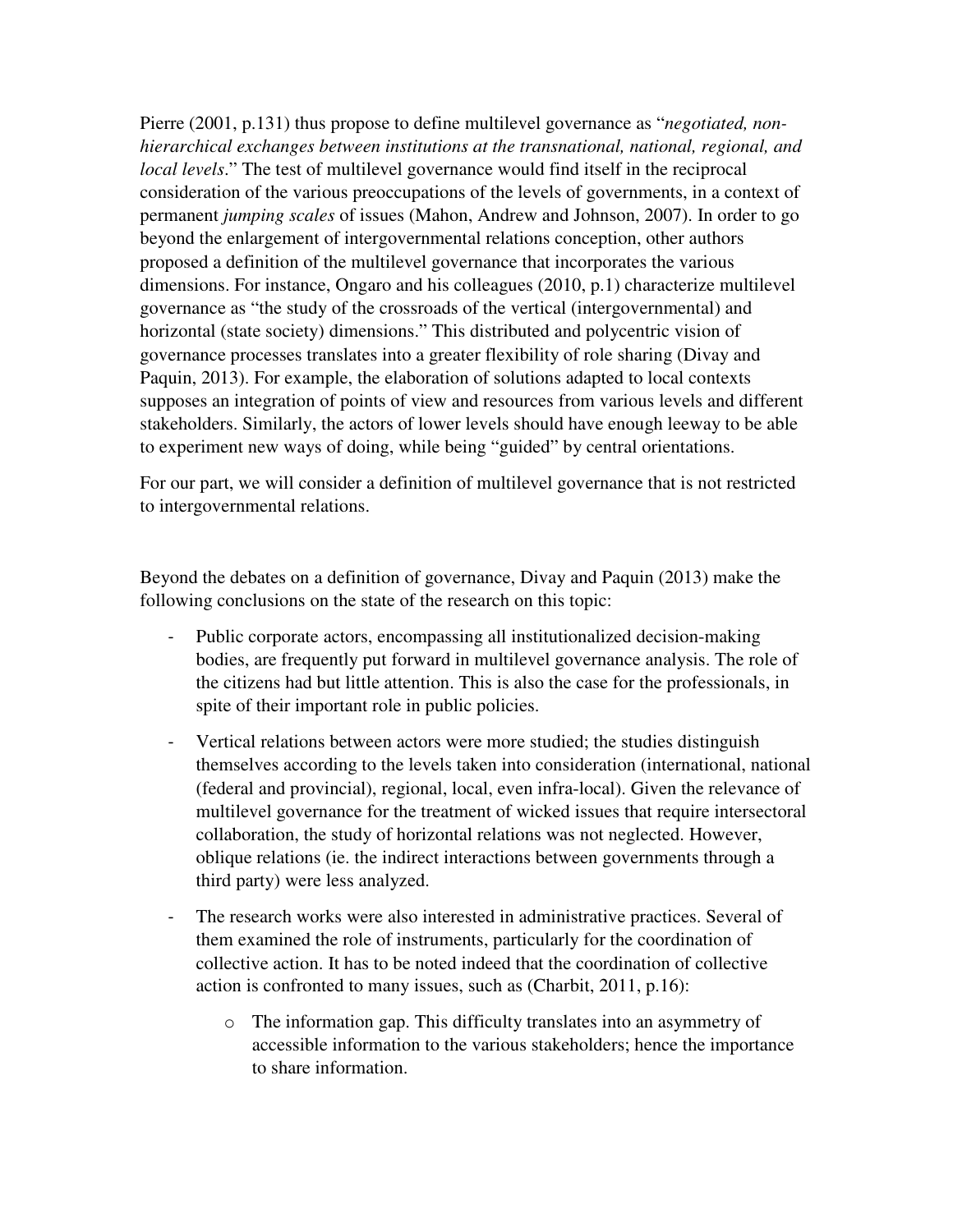- o Capacity gap: refers to deficiencies of capacity and resources (human, expertise, infrastructure, etc.).
- o Fiscal gap: is represented by the difference between sub national revenues and the required expenditures.
- $\circ$  Policy challenge results when line ministries take purely vertical approach to be territorially implemented. Limited coordination among line ministries may provoke heavy administrative burden, different timing and agenda in managing correlated actions. It can even lead to strong inconsistencies.
- o Administrative gap occurs when the administrative scale for policy making, in terms of spending as well as strategic planning, is not in line with functional relevant areas: for example, municipal fragmentation can lead jurisdictions to set ineffective public action, by not benefitting from economies of scale.
- o The objective gap refers to different rationalities from stakeholders that create obstacles for adopting convergent strategies.
- o The accountability challenge results from the difficulty to ensure the transparency of policies across different constituencies and levels of governments.

Taking into consideration these issues involves the use of a certain number of instruments. Charbit (2011) gives a few examples: co-financing, agreements, experiments, etc. "Typologies" were incidentally proposed (see, for example, Radin (2007)).

An overall observation emerges from this literary review: the analysis of multilevel governance processes, notably of the mechanisms of coordination, tended to neglect what springs out of top-down relations. The contribution of lower levels in the development of public action was, in a way, neglected. As Divay and Divay (2013, p.12) argue, the contribution of these levels doesn't necessarily proceed from a bottom-up approach; it can be stimulated by a strategy of the upper level. The polycentric and distributed nature of governance processes is not sufficiently conceptualized.

This research should contribute to fill this knowledge gap.

## **Complexity theory for a better understanding of multi-level governance:**

Klijn (2008) argues that the perspective of complexity is particularly interesting to understand the processes of governance. Indeed, the notion of interdependence is central in both lines of research.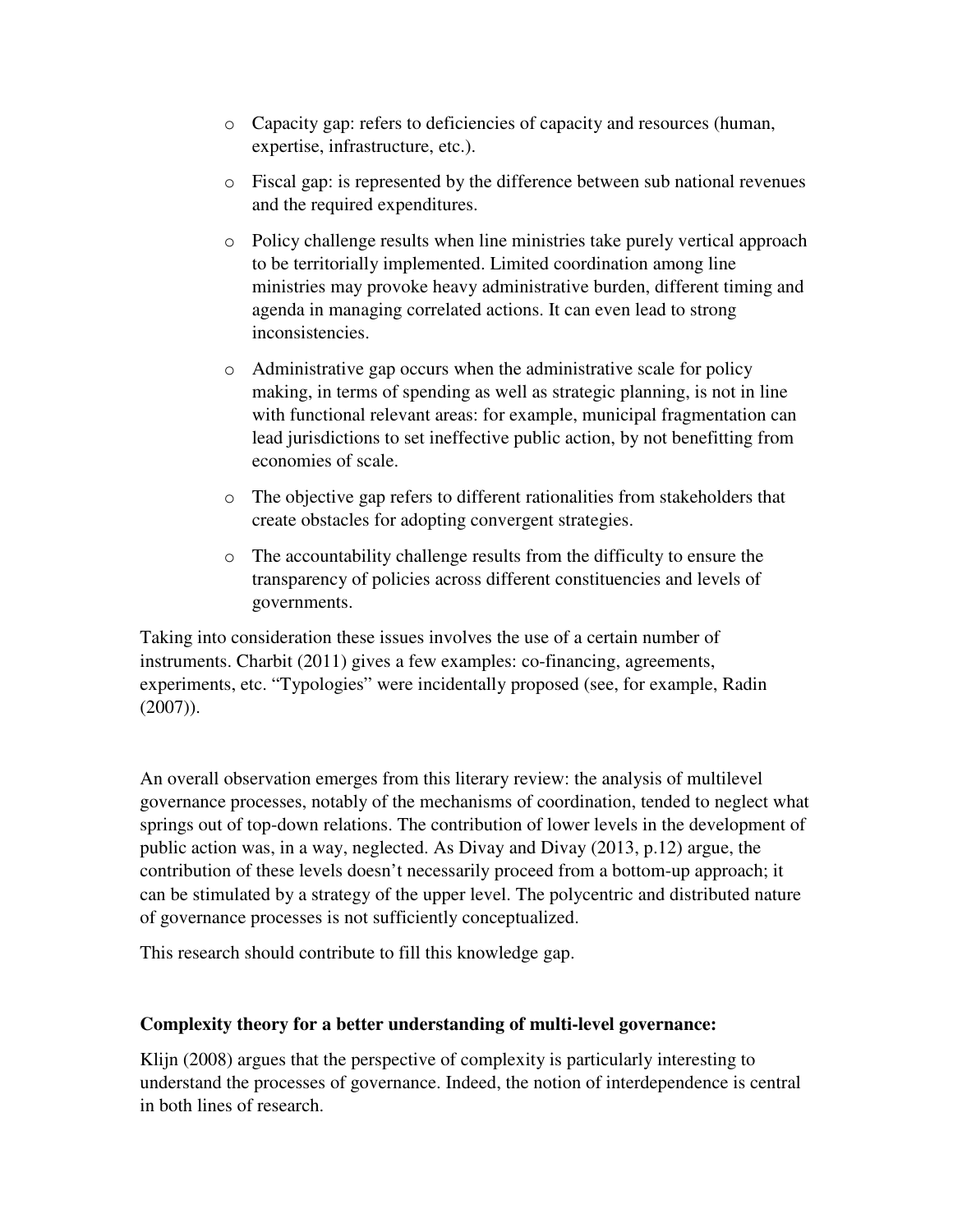The perspective of complexity (Morin, 1990) refers in facts to various theories (example, the theory of chaos, the theory of complex adaptive systems, the theory of autopoietic systems) that are not necessarily similar. That being said, all of these theories insist on certain characteristics of so-called complex systems, in this case: complex systems evolve in a non-linear way, they are dominated by self-organization and co-evolve with other systems.

Indeed, complex systems frequently show signs of instability or temporary stability (Farazmand, 2003). This is due to the fact that that equilibrium is sustained by complex feedback loops (Rickles and col., 2007) that can be positive (reinforcement) and susceptible to produce change, or negative (balancing or moderating), hence more favourable to stability. The dynamic of these systems is also non-linear insofar as the incentives or factors can lead to variable effects; depending on contexts.

Concerning the capacity of self-organization of complex systems, it refers to emerging properties of the system: systems show emergent properties because of the interaction of their individual elements (Mitleton-Kelly, 2003). In this way, the macro structure of the system is related to its micro-structure (interactions between agents), without the need for active steering (Chekland, 1981). Also, for some authors (Kaufman, 1993) the capacity of self-organization implies spontaneity. Furthermore, certain theoretical visions of the capacity of self-organization, particularly those in force in public administration, refer to an idea of closure: if systems are self organizing, they "will have their own distinctive dynamics and react to the environment in their own specific ways. This means that they are, to a certain extent, closed to outsiders or external pressure or at the very least have unique responses to such pressure" (Klijn, 2008, p. 308).

Finally, the concept of co-evolution doesn't only apply to the elements of a system but also to the relations between systems. Co-evolution can be described as the evolution of one domain or entity that is partially dependent on the evolution of other related domains or entities or that one domain or entity changes in the context of the others (s) (Mitleton-Kelly, 2003, p.7). A co-evolution doesn't necessarily occur simultaneously. Thus, complex systems can be seen as multiple, inter-related interactions and relationships that influence each other in direct and indirect ways.

According to several authors (Begun and col. 2003; Glouberman and Zimmerman (2002), healthcare organizations, which are the subject of our analysis, are ideal cases for the applications of complexity theories. These organizations are conceived as adaptive complex systems; i.e. systems able to change and learn from their experience. Three processes are at the heart of the adaptation of these organizations: self-organization, selfeco-organization and co-evolution.

Self-organization: it directly refers here to the autonomy of the operational base and to its capacity to be creative and innovative. The self-organization capacity can be implemented by an individual or more generally by a group of individuals who develop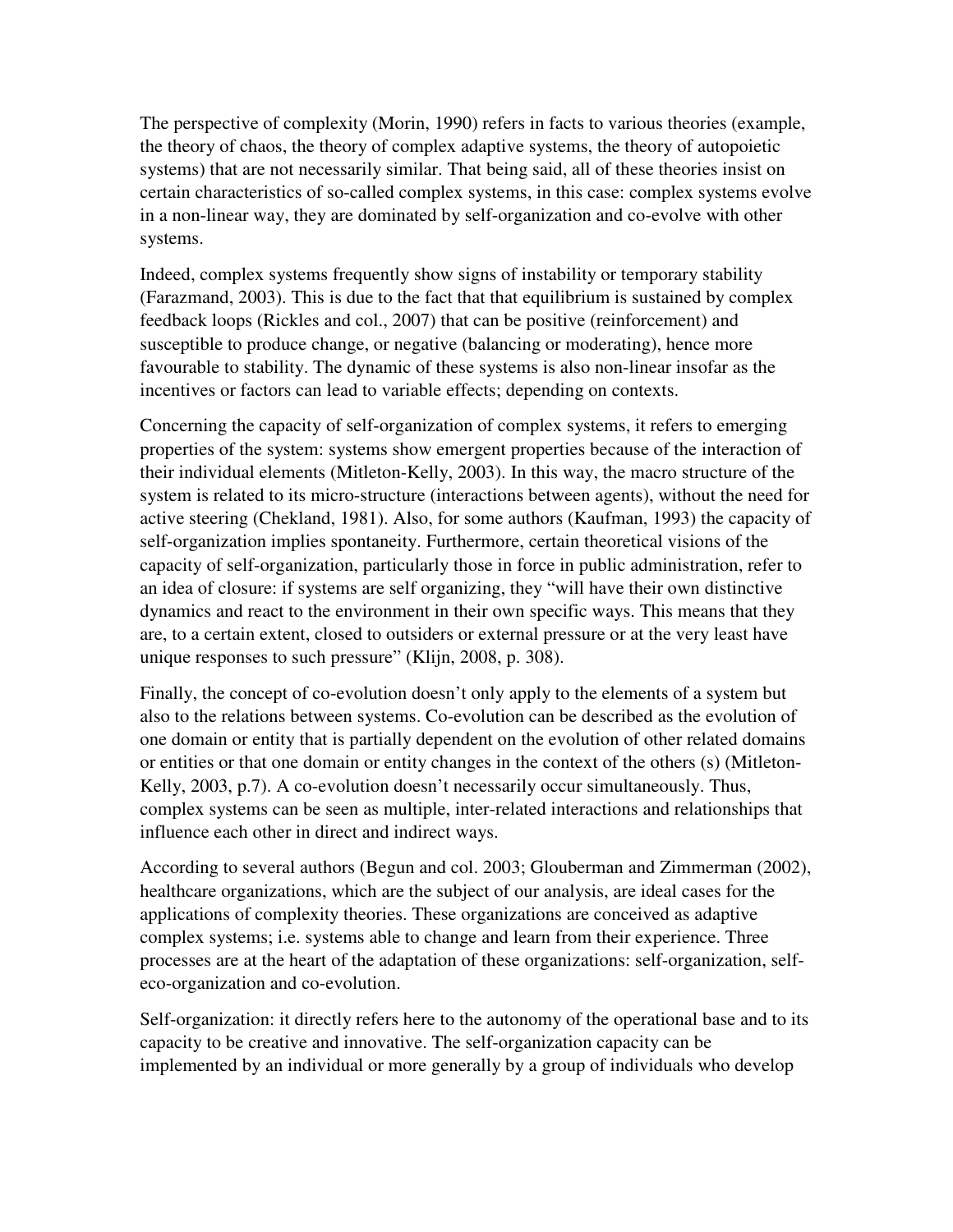over time a common understanding of issues. Cognitive schemes of actors, as well as their strategic interests, strongly influence the actions taken.

The capacity of self-eco-organization implies a process of adaptation of the actor, in interaction with his environment. The environment is defined as the ensemble of actors gravitating around healthcare organizations (agencies, the ministry, community organizations, etc.). The processes of self-eco-organization are particularly important in a context of integration of services that requires handling the interdependences between actors.

Finally, co-evolution is the process by which the organization and the environment influence each other; particularly through games of power and manipulation regarding the diversity of interdependences they have or not (Levinthal & Warglien, 1999).

In the end, multi-level governance consists in conferring autonomy to the actors of the organization, necessary to the process of self-organization, as well as sustaining processes of self-eco-organization, susceptible to reinforce the coherence between actions of the organizations' actors and of the environments' actors.

## **THE RESEARCH PROCESS**

**Context.** We report the results of an empirical study conducted in the Quebec healthcare delivery system. As in the rest of the country, most healthcare services in this Canadian province are funded by the government through taxpayer contributions, and provided by public organizations that offer primary, secondary and tertiary health services. Whereas this is a publicly-funded healthcare system, physicians affiliated with are autonomous entrepreneurs, either in private practice or working in public institutions, being basically paid on a fee-for-services basis.

The Quebec healthcare delivery system experienced a major reform in 2004. As it was already the case in the past, this new reform aimed to replace a producer-oriented logic by a population-based approach. Its main objectives were to: (a) preserve people's health and consider its determinants, (b) take responsibility for a population residing in a territory, and (c) involve citizens in healthcare decision making.

The first decision taken by policy makers was to create 95 Health and Social Service Centres (HSSCs) across the province. The new HSSCs resulted from merging several former independent healthcare organizations operating within the same geographical territory, i.e. community health centres, which offered primary health and social services; long-term care institutions; and general acute-care hospitals. Hence, decision-making power concerning health services organization was decentralized to HSSCs. The regional agencies were just mandated to support the implementation of health services networks.

At the same time, politicians aimed to reorganize frontline primary medical care through the creation of new family medicine groups of practice (FMGs). Family physicians were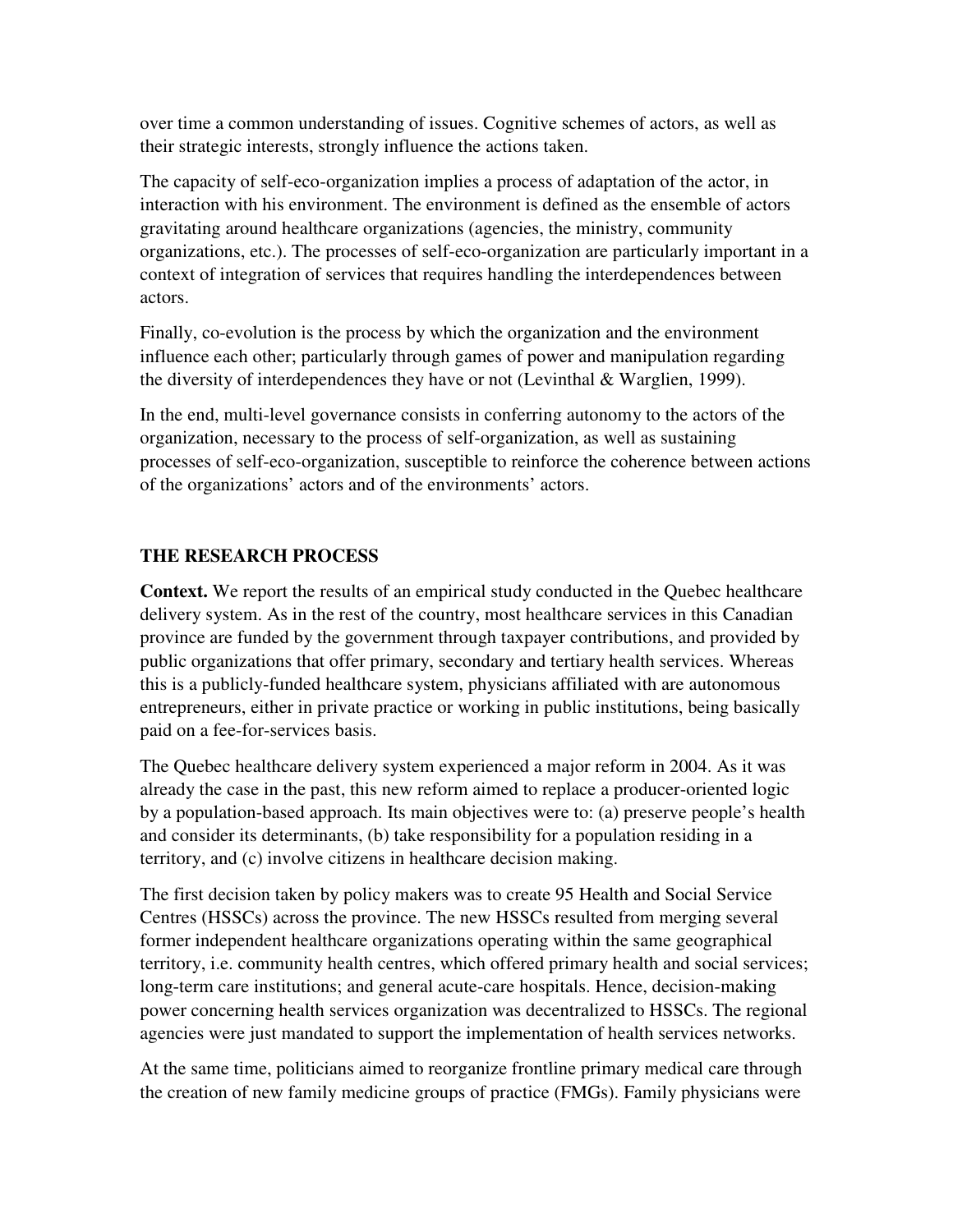then incentivized to work together in FMGs, a new organizational form that overlaps prior contexts of practice (Rodríguez and Pozzebon, 2010; Rodríguez and Bélanger, 2014), which also included nurse practitioners, and further collaborate with the rest of the professionals and organizations of the local healthcare network. Besides multidisciplinary teamwork, improving medical collaboration across levels of care delivery was, therefore, a critical feature of this reform.

**Research strategy.** We adopted case study as methodological approach in this investigation. More specifically, we conducted a multiple longitudinal qualitative case study (Stake, 1995) from 2012 to 2015. Each of the two cases involved in the study corresponds to a continuum of care associated with a chronic condition characterized by varying medical complexity: diabetes (a stable illness), mental illness (uncertainty and complexity). Fieldwork was carried out in the largest HSSC of the island of Montreal (hereafter HSSC-A).

Within the framework of these case studies, we have examined in particular the processes of governance implemented in the context of development of collaboration practices between levels of care. Both of these cases are particularly interesting for the analysis of multi-level governance. In fact, there is institutional inter-dependence between levels of governments (HSSC and Regional agency), knowing that both have services organization prerogatives. It also has to be reminded that the power of influence within the Québec health system is largely between the hands of the physicians, which do not fall within the administrative hierarchy, hence the interest to analyze the role of these actors in the processes of governance.

**Participants, data collection and analysis.** We conducted face-to-face semi-structured interviews with 49 participants: 14 family doctors working in different group practices; 9 medical specialists (3 endocrinologists, 3 psychiatrists, 2 internists, 1 cardiologist); 7 decision-makers or advisers from the regional agency (including 3 family physicians); 11 HSSC-A managers; and 8 other health professionals (nurses, pharmacist) working as clinicians. Interviews lasted 25 to 100 minutes, and allowed us to obtain respondents' views about patient management and the development of collaborative practices between levels of care.

Finally, we gathered a significant amount of organizational documents that described the plans and interventions for the management of patients suffering from chronic disorders, and the integration of services.

All interviews were entirely transcribed and coded with the support of NVivo-9 software. Two main strategies were used for data analysis : 1) a deductive-inductive thematic analysis technique (Brown and Clarke, 2006), based notably on our conceptual framework and 2) a temporal bracketing strategy (Langley, 1999), consisting in the decomposition of data into time periods, which enables analysis of how the actions of one period lead to changes in the context that will affect actions in the subsequent periods.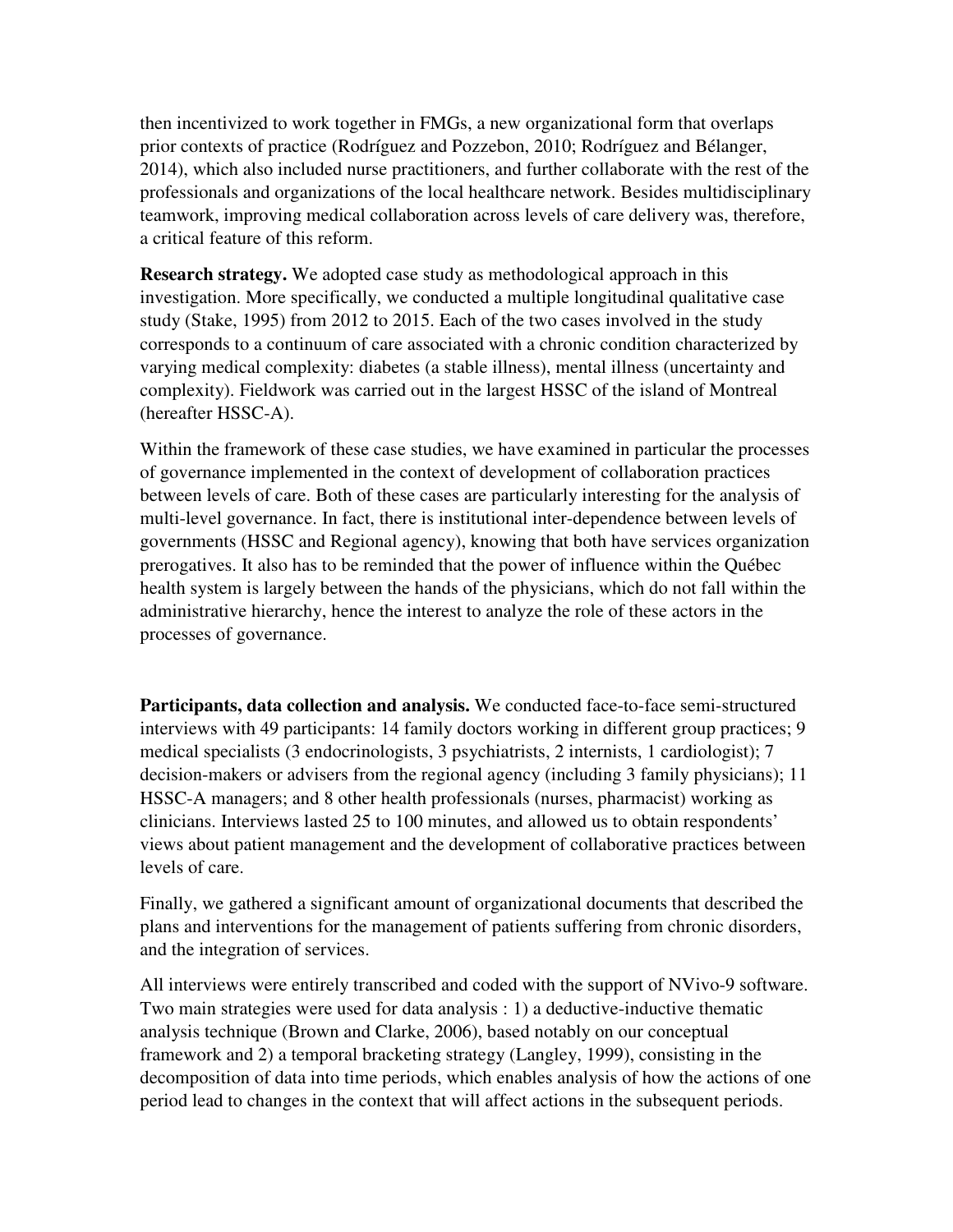## **Results**

This section will analyze, in a longitudinal way, the processes of multi-level governance for each of the studied cases; by mobilizing the concepts presented above.

*The development of new practices around the management of diabetes: a very distributed multi-level governance* 

A program was created in order to develop the practices of collaboration between levels of care. It was focused on inter-disciplinarity and formalization of coordination mechanisms between professionals intervening with diabetic patients. The Referral center (CR) is one of the main pillars of this programme. Globally, the governance process can be conceptualized as a co-evolution process, through which the organization (i.e. the HSSC) and its environment (i.e. the regional agency, as well as the family physicians; the patients of the territory and the other HSSC of the region) influence each other.

## **Phase 1: Development of the programme (2006-7)**

The first actions made by the HSSC in the direction of development of this programme simultaneously respond to two types of inputs of the environment, either 1) a call for proposals carried out to HSSCs by a consortium composed of the regional agency and the HSSCs of the territory, aiming at developing projects for the management of chronic illnesses, and 2) a particularly high prevalence of diabetes within the population of the territory.

The programming development around the management of diabetes also finds its relevance in the perception, within the managers of this HSSC, of a problem of overload of specialists with simple and/or stable cases that should be managed by family physicians.

In order to answer the call for proposals, managers from the HSSC *self-organize* internally and start to outline the organization of a programme taking in charge diabetes, which would consist in particular to implementing a referral center. This center would aim at supporting family physicians in the management of the diabetic patients. The project submitted to the regional agency by the managers of the HSSC is then only defined in very general terms. The acceptance of this project by the regional agency is linked to the allocation of the necessary funding for the HSSC for the realization of the project. This new injection of external resources allows the HSSC to initiate a more operational definition of its programme. To do so, the managers of the HSSC take on a collaboration with an internist, who became the medical leader of the project.

> *"… It was a HSSC where the managers, the direction were willing. We chose to work on programmes on chronicle illnesses, then to mobilize our people on it. A will that comes from the top, that's already very*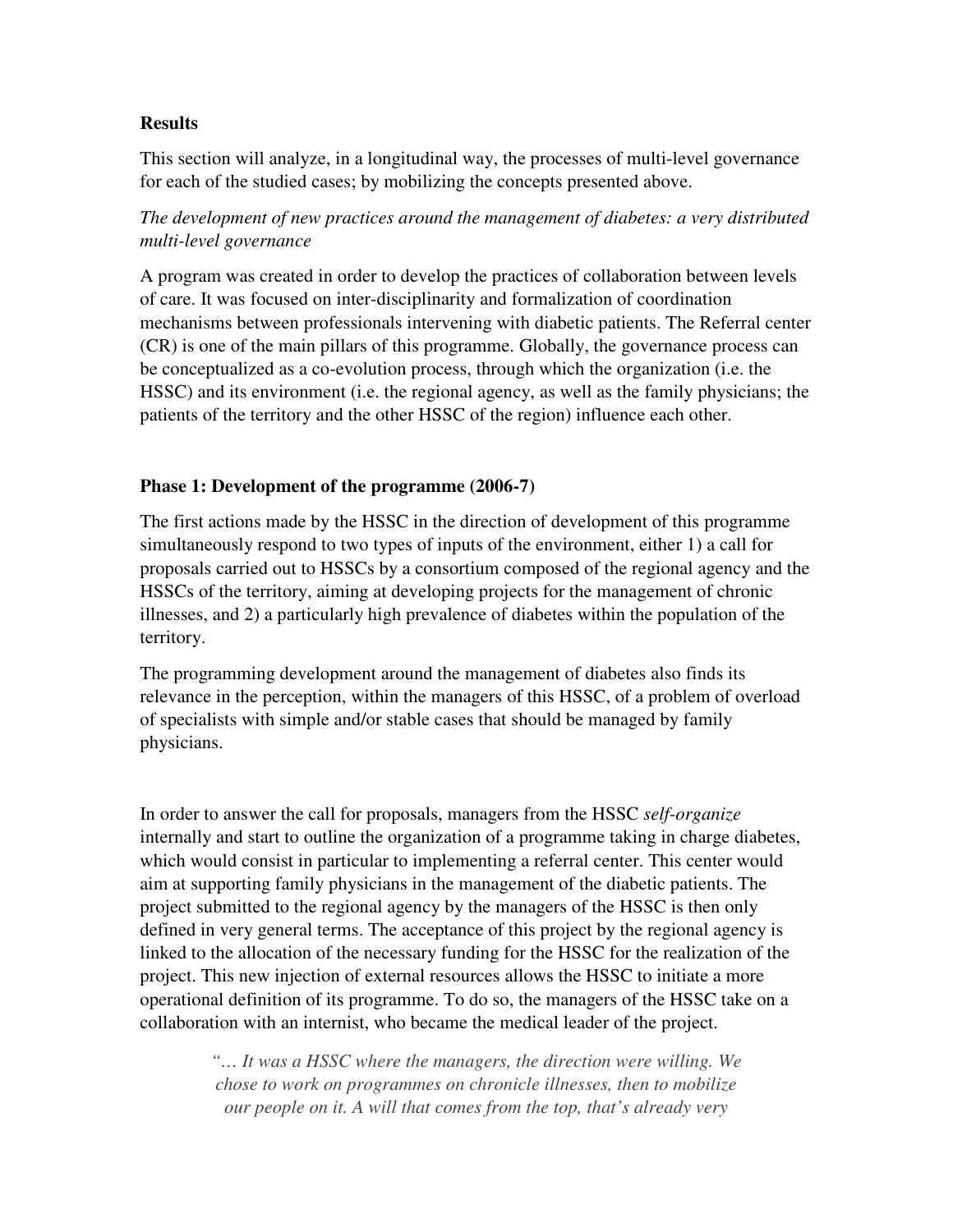*good. And there was a medical willingness. That, too. So the two met. We had specialized physicians that where committed, that believed in the teams (…) if we have a champion, a specialist, who believes in it, and if we have managers that believe in it too, well, together, we will succeed to mobilize." (Regional agency, A professional)* 

#### **Phase 2: Implementation (2007-9)**

Thus begins an implementation process dominated by a self*-eco-organization* logic, through which medical leaders and managers of the organization cooperate closely with some actors of their environment (here regional agency and family physicians of the territory and physicians outside of the programme) in order to precisely determine operational procedures of the RC. Indeed, managers of the HSSSC, the internist, responsible of the center, as well as representatives of the regional agency, worked jointly to fix ways of doing. To do so, this clinical-administrative team leans on the good results obtained in similar projects (*benchmarking*):

*"… we support the HSSC, but we also define the clinical programming with the HSSC (…) So there is a specialized physician of the HSSC with our specialized physicians, then managers of the HSSC. We sit together to define, depending on evidence what should be the programming, the care process. Who should refer? Which clientele? Where do we do that? Then once we have our clientele, what do we have to offer?" (Regional Agency, A professional).* 

It also regularly consults the family physicians in order to know their needs. The works of this clinical-administrative inter-organizational team lead to the adoption and implementation of a RC from which the programming is twofold: 1) a programme of change of life habits, where the family physicians refer the diabetic patients to an interdisciplinary team for a follow up; 2) an educational programme and a treatment involving the participation of the patient to a 3-day intensive training during which he benefits from the services not only of the interdisciplinary team, but also of an internist of the programme. In both cases, the patient benefits from a 2-year follow-up (professional and/or medical). The implementation of the RC was thereafter actively promoted to physicians of the territory by the responsible internist (visits of the clinic and training):

*"So, we toured the clinics of the region. We did a short presentation, depending on the clinic's demand, some want a short scientific presentation, and I did that, during that tour. So I was doing, in certain cases, clinical cases of diabetes. We talked, the pharmaceutical company paid for the lunch. In other cases, we just had to do a presentation on our project, and then people had questions. We did that*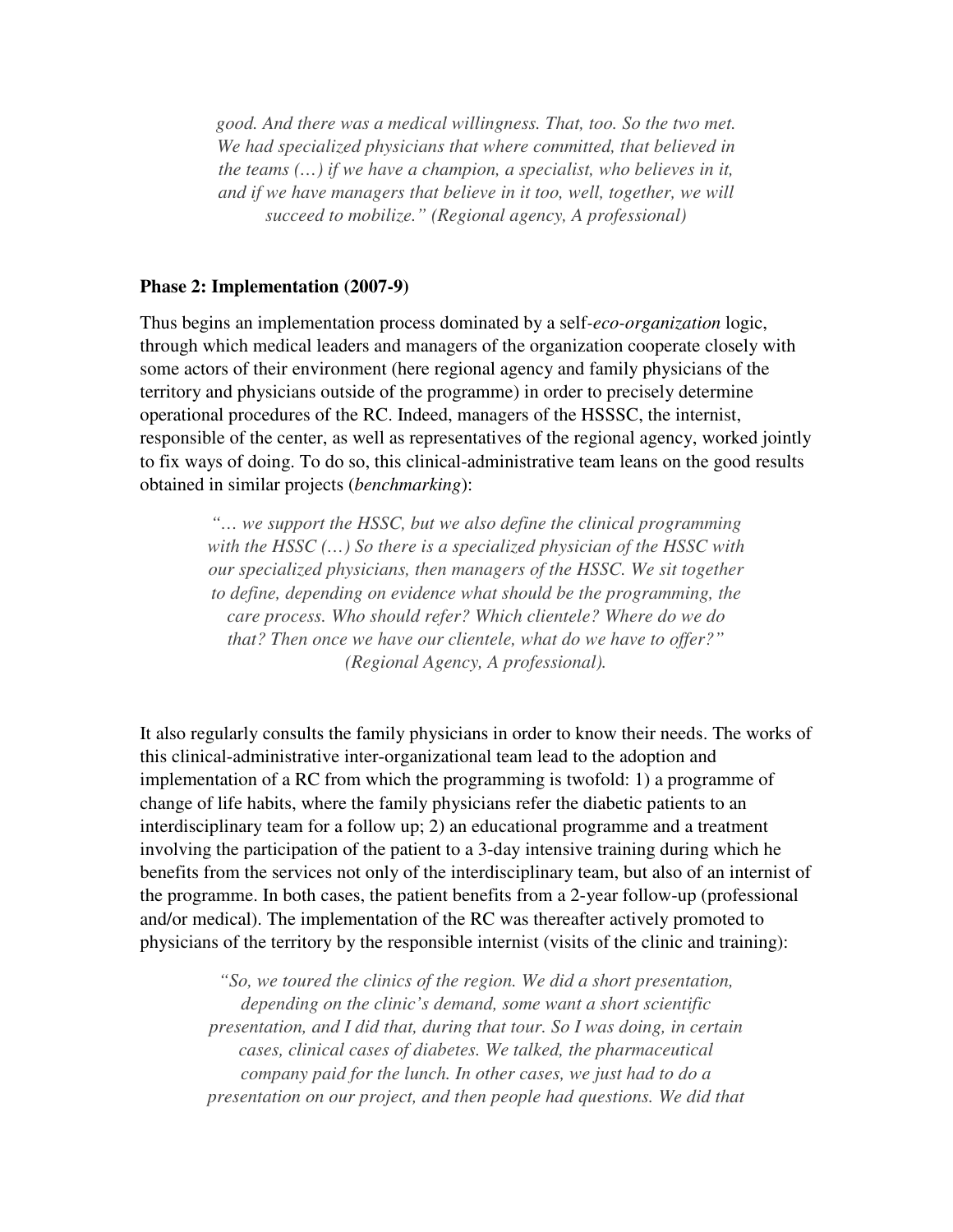*during the first 6 months. In fact, even before we opened, we did that. After a year and a half, we had a decrease of ridership, then, we did it again. Other clinics that we didn't see" (RC, internist)* 

 Various comities, as well as a regional registry, are also created to monitor the implementation of the RC. An internal committee mainly composed of physicians from the RC and intermediate managers of the HSSC, is constituted in order to coordinate the activities of the program.

#### **Phase 3: Consolidation and dissemination (2009-…)**

#### I. *Consolidation*

Then begins a period of time during which the internal committee of the HSSC is busy consolidating the programme, adding adaptations and improvements it deems necessary, especially after family physicians of the territory expressed some needs. Self*organization* prevails during this period of time. Indeed, the different measures developed to allow the RC to better corresponds to the needs and realities of the patients and the referring physicians ensue primarily from the initiative of the responsible physicians who, in some cases, find support from the managers and other resources of HSSC in order to ensure their implementation.

Facing complaints from several family physicians regarding the transmission of information, the team of the programme initiated at first to systematize the transmission of progress notes to referring physicians. Besides this initiative, the consolidation efforts responding to inputs of the environment are carried out primarily through the development of particular sectors. Thus, for example, several family physicians are confronted to patients for whom a medical follow-up would beneficial, but who don't want (or can't) follow the intensive training programme (at first, the only way to access such a follow-up). Facing this issue, the RC's physicians changed the conditions of access to a specialized physician of the programme, by allowing referring to the RC simply for a medical consultation. Furthermore, noting the unawareness of the RC by the emergency personnel (translating into an underuse of the RC's resources), and whishing to reduce the misuse of emergency services, the internist responsible of the centre proposes to implement particular mechanisms in order to facilitate (thanks to the establishment of a partnership with an emergency liaison nurse) and to encourage (by organizing training and sensitization activities specific to this practice environment) referring patients from the emergency room.

The increase of attendance at the RC by a clientele referred by the emergency department leads the RC team to the realization that an important part of its clientele is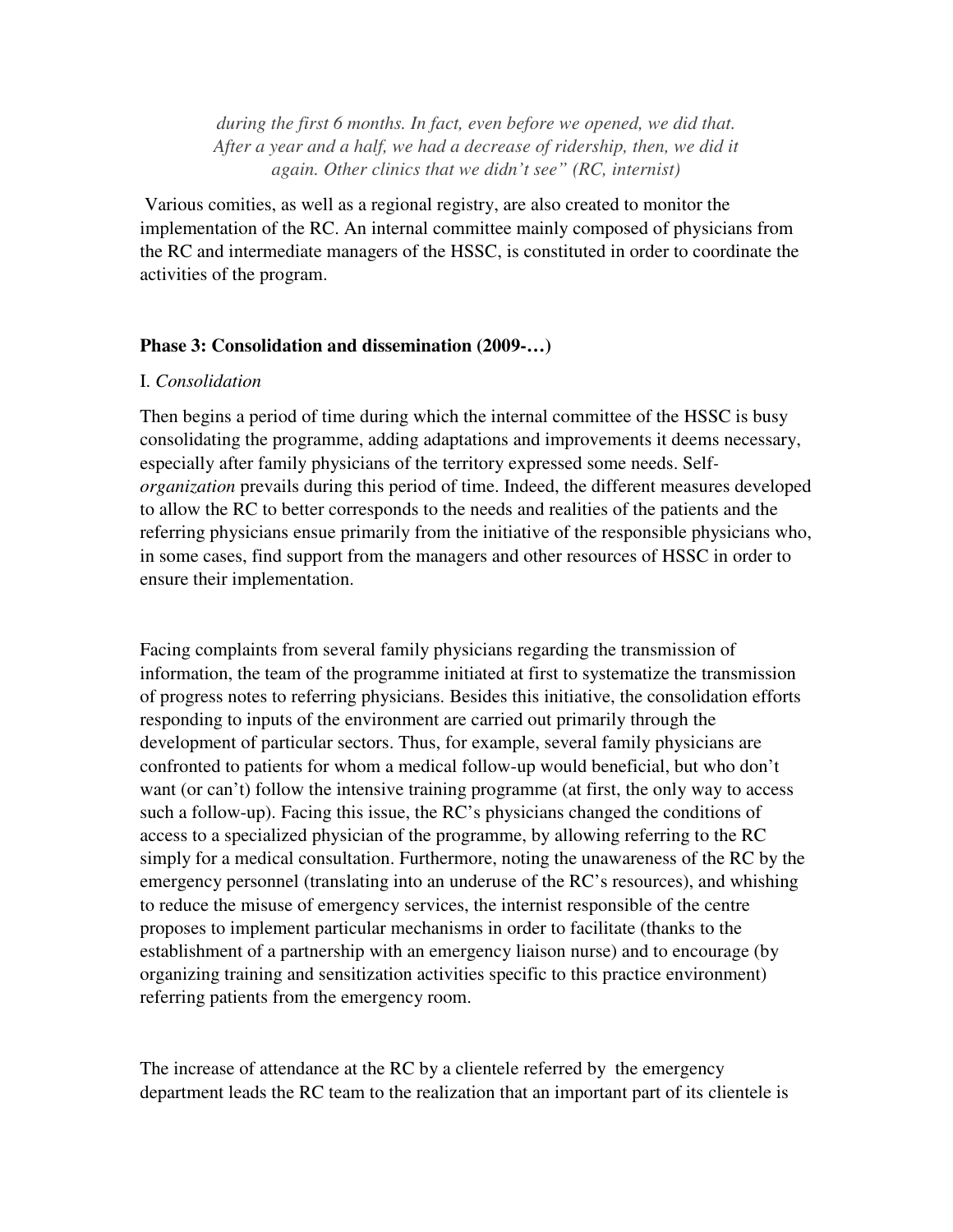now composed of orphan patients (who don't have a regular physician). This brings them to develop mechanisms of management and liaison aiming at ensuring a certain continuity of services for orphan patients. These mechanisms involve the development of an agreement with the access counter for orphan clientele that should facilitate the search of a family physician for the patient. Internists proposed also an "alternative" when there are no family physicians to take over after the 2 years initially scheduled:

> *"For example, we decided that we accepted patients who didn't have a family physician. For example, a patient referred from the emergency room. Because we told ourselves, we can't refuse those patients because they don't have a physician… It's them who need it the most, in the end. So the patients, we decided that we accepted them, and then we negotiated with the HSSC, a kind of agreement where they were prioritized in the centralized waiting list… They are taken in charge because, usually, for us, the problem is that those patients came in with their list of other medicine, and told us, you are my only physician. There we said: 'oh no, we can't prescribe all kinds of pills that are not, in addition, in our field" (RC, internist)*

Some adaptations come, furthermore, from the RC's physicians' own initiatives, the most important being to date the recent integration of two endocrinologists to its activities. Indeed, it is thanks to the internist responsible of the programme, who in the meantime became chief of department, that two new endocrinologists integrated the HSSC and, by doing so, the CR team. The reorganization of services and the revision of the distribution of tasks that followed mainly translate in the addition of new time frames for medical consultation, allowing to reduce the burden on internists as well as increasing the frequency of appointments for patients who require it. Consequently, the integration of these two specialists to the team seems to run smoothly.

Quite conscious of the RC's added value (interdisciplinary team in particular), these endocrinologists are looking however to repatriate all of their diabetes cases, including those who do not come from the HSSC's territory. This required a process of negotiation:

> *"… we held talks about this topic, then for the endocrinologists, we accept to take their patients that are out of the territory. It has always been clear that we took the patients of the territory or a physician of the territory who would refer a patient, even if this patient lived outside of it. But then, she was found to, derogate to this rule, because she's a physician from the territory, but it was in the context of clinic she was doing on an other territory…" (RC, internist)*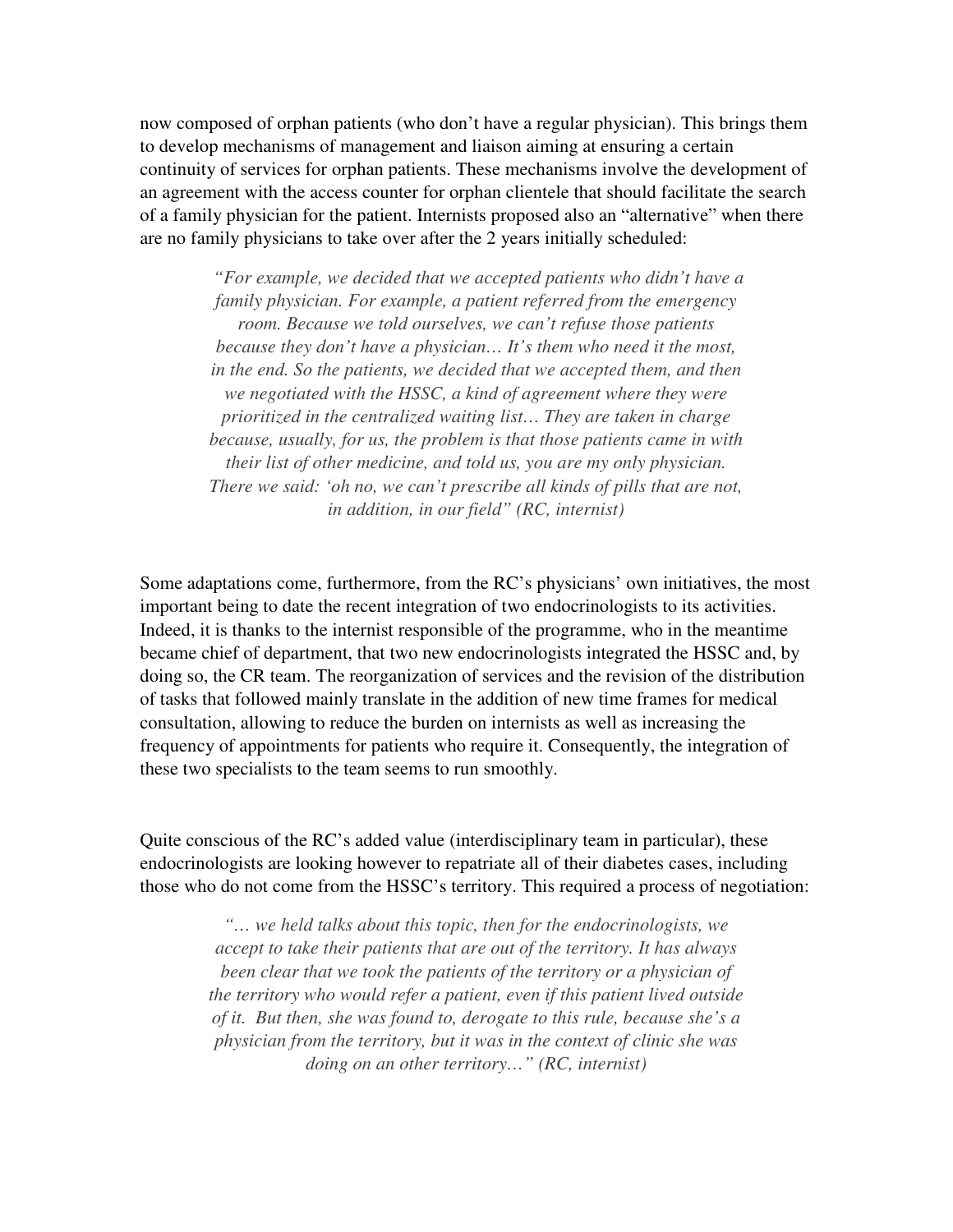#### II. *Dissemination*

In addition to these efforts of consolidation, various interveners of the HSSC involved in the RC realized a work of dissemination. And because the support of the regional agency involves requirements in terms of knowledge transfer, the HSSC organizes exchange activities with other HSSCs (environment).

> *"My teams repeatedly went all over to make presentations in various HSSCs. We welcomed people from different HSSCs to come and visit us. So, there is really an exchange of collaboration because the mandate that was given to us, it's… OK, yes, it comes with money, but it also comes for a transfer of knowledge inside the region of Montreal" (manager HSSC-A, manager).*

These activities resulted in a large diffusion of the model of services organization developed by the HSSC A. All the HSSSC of the region have implemented a referral center,

## **Phase 4: Capitalization (2011-…)**

Since 2011, the activities of the RC also evolved so that new health issues were handled capitalizing on resources, structures and ways of doing acquired through the experience of the RC in diabetes. Indeed, the first initiatives in that direction were in a large part made possible by the positive consequences of the deployment of the RC's activities which, by reinforcing the follow up capacity by general practitioners, would have contributed to progressively decrease the number of references made towards the RC and, by doing so, to release the resources (human and material) necessary to the development and deployment of other activities.

An interdisciplinary programme (without a medical follow-up) of modification of life habits for hypertension (HTN) was first introduced by an initiative from one of the physician (general practitioner) from the RC, before being followed by, upon request of the regional agency and the HSSC, a programme of medical follow-up (by a respirologist) on Chronic Obstructive Pulmonary Disease. A programme of the same kind is also taking shape regarding osteoporosis, under the leadership of the internist responsible of the RC.

Every time, the dynamic of *self-eco-organization* is almost the same as the one that prevails for the implementation of a diabetes programme: close collaboration between physicians of the RC, managers of the HSSC and representatives of the regional agency; new projects funded, for their pilot period, conjointly by the regional agency and a pharmaceutical company; sustainability ensured by efforts of optimization and use of resources within the RC.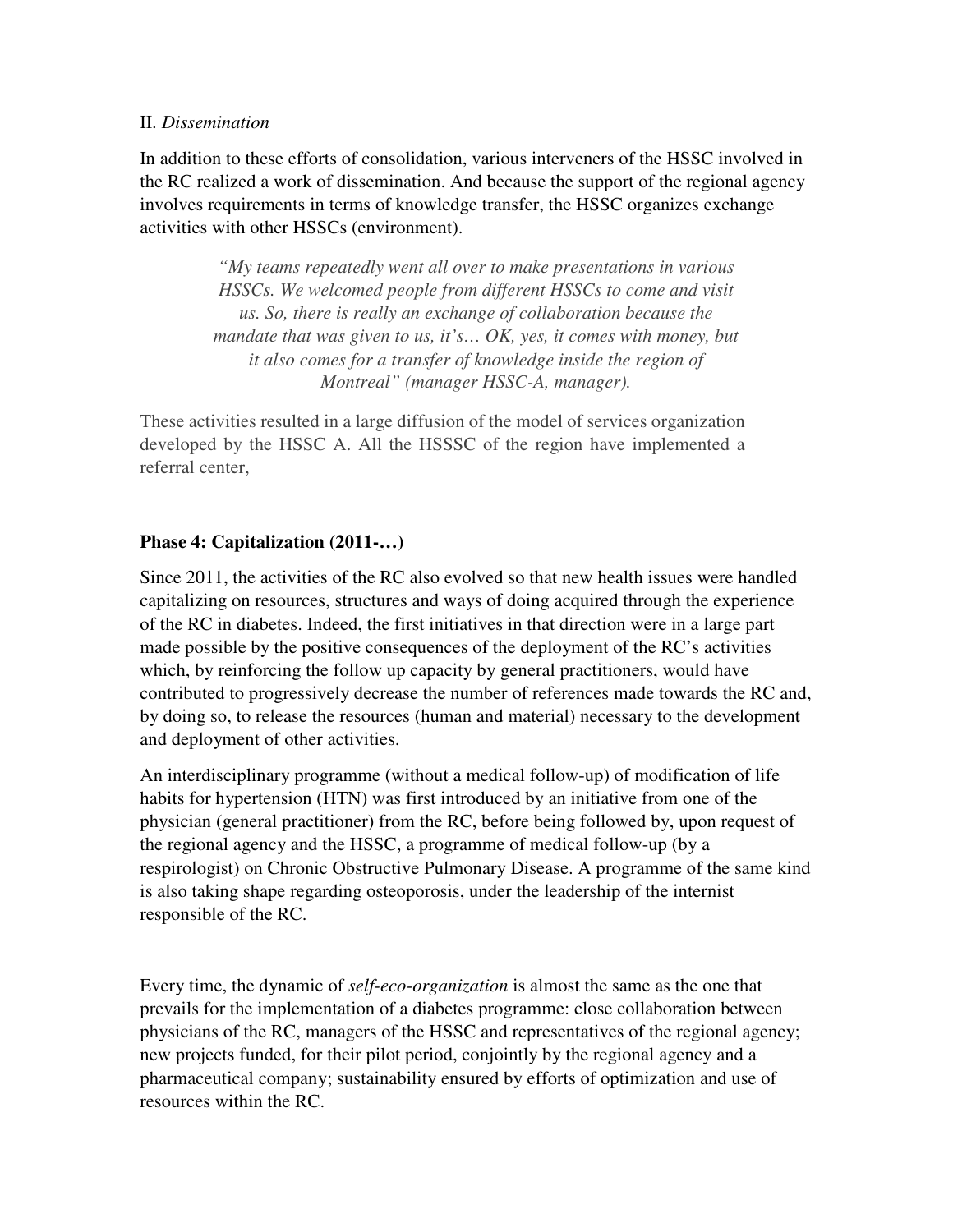Overall, we note that the implementation of the RC led to an adaptation within the HSSC, going through a greater collaboration between the clinical and administrative spheres translating sometimes into compromises on both sides, as well as an adaption of the environment arising from *self-eco-organization*. This adaptation of the environment particularly translates into a shift in practices of the Regional agency that had to develop its accompaniment role. This allowed it to develop a regional vision regarding the followup of chronic illnesses (a regional reference framework was elaborated following the experience described here). The HSSCs of the region also beneficiated from this governance process, following exchange and dissemination activities. As we observed, the general practitioners of the territory also adapted their clinical practices, becoming more and more autonomous with regard to the follow-up on diabetes, which enabled the HSSC A to develop new programmes. In short, the governance process gave place to an actual co-evolution of the organization and its environment.

## *The development of new practices for managing mental health: a limitedly distributed governance*

The development of collaboration practices in the mental health sector in the territory of the HSSC-A essentially consisted in introducing a certain number of measures to support the role of the general practitioners. The ensemble of these changes refers to a process of co-evolution favouring new ways of working. However, the governance process was in that case much less distributed.

#### **Phase 1: Development of the mental health programme**

The measures under discussion here ensue from a ministerial plan (2005-2010) that targeted among others the reinforcement of primary services in local communities and the implementation of a services organization model encouraging a fluid transition between levels of care. The ultimate aim is to tackle the stigmatization of persons suffering from mental illness, and to give back to those persons a place in society. In that perspective, the implementation of a new structure has been proposed (centralized waiting list), to coordinate the access to services: this structure assesses the needs of the whole clientele consulting for mental health issues and guides them towards the right service provider. The aim is to optimize the use of services. The creation of a new function has also been proposed, that of a respondent psychiatrist to support the general practitioners and primary mental healthcare teams in HSSCs. At the local level, the elaboration phase of the local programme was dedicated to taming the mental health action plan. The liaison mechanisms between levels of care had to be, among others, better formalized. From the point of view of the actors, this work of formalization is still perfectible.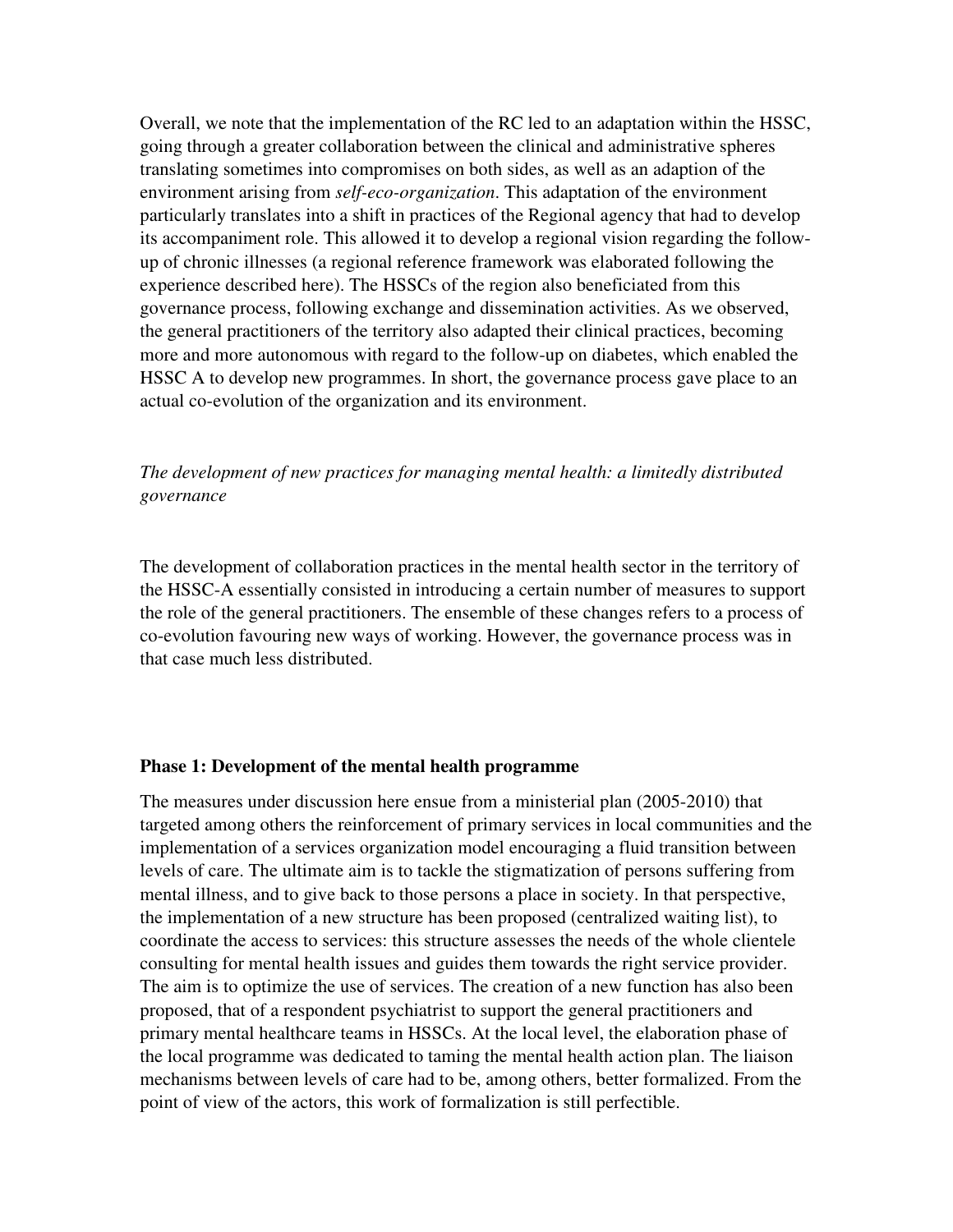#### **Phase 2: Implementation 2007-2012**

The first steps of the mental health plan implementation on a provincial level consisted in a transfer of resources from the secondary towards the primary line of care. These transfers did not consider local contexts (habits of collaboration in the territory). The actors concerned thus lose their benchmarks, and have to get used to new work places, new structures and new internal and external resources (community, etc.).

> *"The Access Plan was appalling. They come in, they announce « You will be transferred to local services centers ». …Like soldiers, we should listen. And we listen. We went into the community. But there was no esprit de corps, no team spirit in the local services center. There was people borrowed in various hospitals of the region, we don't know each other, eh, we have, so, 20 years, 30 years of experience in an institution, you don't put us together, we're parachuted in a system we don't know and we don't know each other, our way of working. And you say: work together." (Psychiatrist)*

By imposing this change in services organization, the ministerial plan has repercussions on the whole network, breaking a *self-eco-organized* balance. This balance is broken at the level of the primary and secondary lines: it constitutes an "imposed" co-evolution to local mental health networks because the ensemble of actors gravitating around it (environment: patients, community organizations, other HC, other HSSCs, etc.) is also affected by this loss of benchmarks. That particularly created difficulties into the appropriation of new practices and thus waiting lists have lengthened:

> *"These interveners, these professionals landed in primary line with a practice they had in secondary line, they landed with the same toolbox, with a little mentoring to buoy the context of the primary line, the thing is that interventions can be moderately long, similarly to what the services, in terms of duration, do in secondary line" (HSSC-A, manager)*

Beyond the measures implemented at the provincial scale, local actors also envisaged three avenues to implement the national policy: 1) implementation of the respondent psychiatrists' role, 2) set up of a pilot project aiming at developing the collaboration between the teams of the HSSC and the medical clinics of the territory and 3) operationalization of a *fast-track* for the access of mental healthcare services of the HSSC (for the patients of the largest medical clinic of the territory).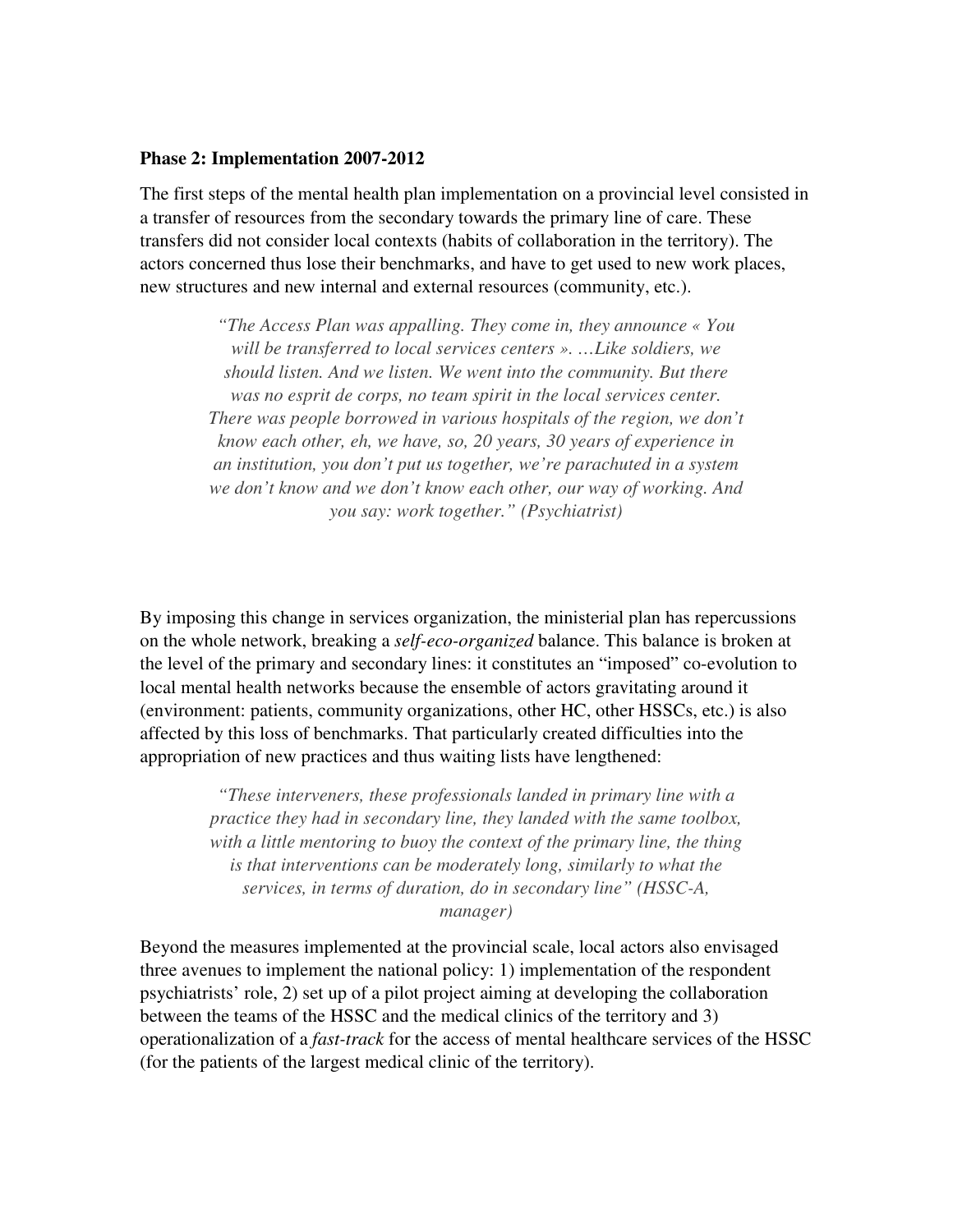## **1. Development of the role of respondent psychiatrist in adult mental health**

After a first unsuccessful attempt of the psychiatric hospital to recruit a respondent psychiatrist, two leaders of the psychiatry sector proposed themselves in 2012 to fulfill that role. It has to be noted that the deployment of the role of psychiatrist-respondent essentially depends on the psychiatric hospital and not on the mental health team of the HSSC, or on the HSSC itself. Thus, this avenue (or action strategy) that is the role of respondent psychiatrist directly acts on the inner capacities of the HSSC (in the sector of mental health) and those of the medical clinics of the territory to take in charge and better respond to the needs of the patients. However, the leverage power mainly depends on another (third) organization. In other words, in that case, the possibility to call upon the self-eco-organized capacities of the HSSC is limited.

## **2. Implementation of a pilot project to reinforce the collaboration between the HSSC and medical clinics**

The HSSC, taking note of the lack of knowledge on its services, decided in 2011 to implement a pilot project (self-organization) to develop the collaborations with the physicians of the community.

> *"And the physicians are totally right to say that they've… they've little support. Because actually, the mental health teams didn't deploy, hum, collaborations or… links of collaboration, hum, efficient and effective." (HSSC-A, manager)*

The activities of the pilot project were identified in interaction with the environment (*self-eco-organization*) and sum up by *a la carte* trainings, conferences and discussions on cases with the interveners of the mental health team. Intending to be flexible and adaptable to the needs of the physicians of the territory, the activities offered by the pilot project were rapidly focused on conferences, meetings and discussions of cases exclusively with respondent psychiatrists: the physicians wished indeed to learn more via the experts in psychiatry.

That is when we observe an unexpected evolution of the project: the involvement of respondent psychiatrists within the project ousts the role of the HSSC interveners. The medical formation aspect of the specialists took over.

> *"And then I realize that clinics request less training from the HSSC' team. But, the training requests concerning respondent psychiatrist rather increase." (HSSC-A, manager)*

The role of respondent psychiatrist is more and more well known and general practitioners progressively appeal to it.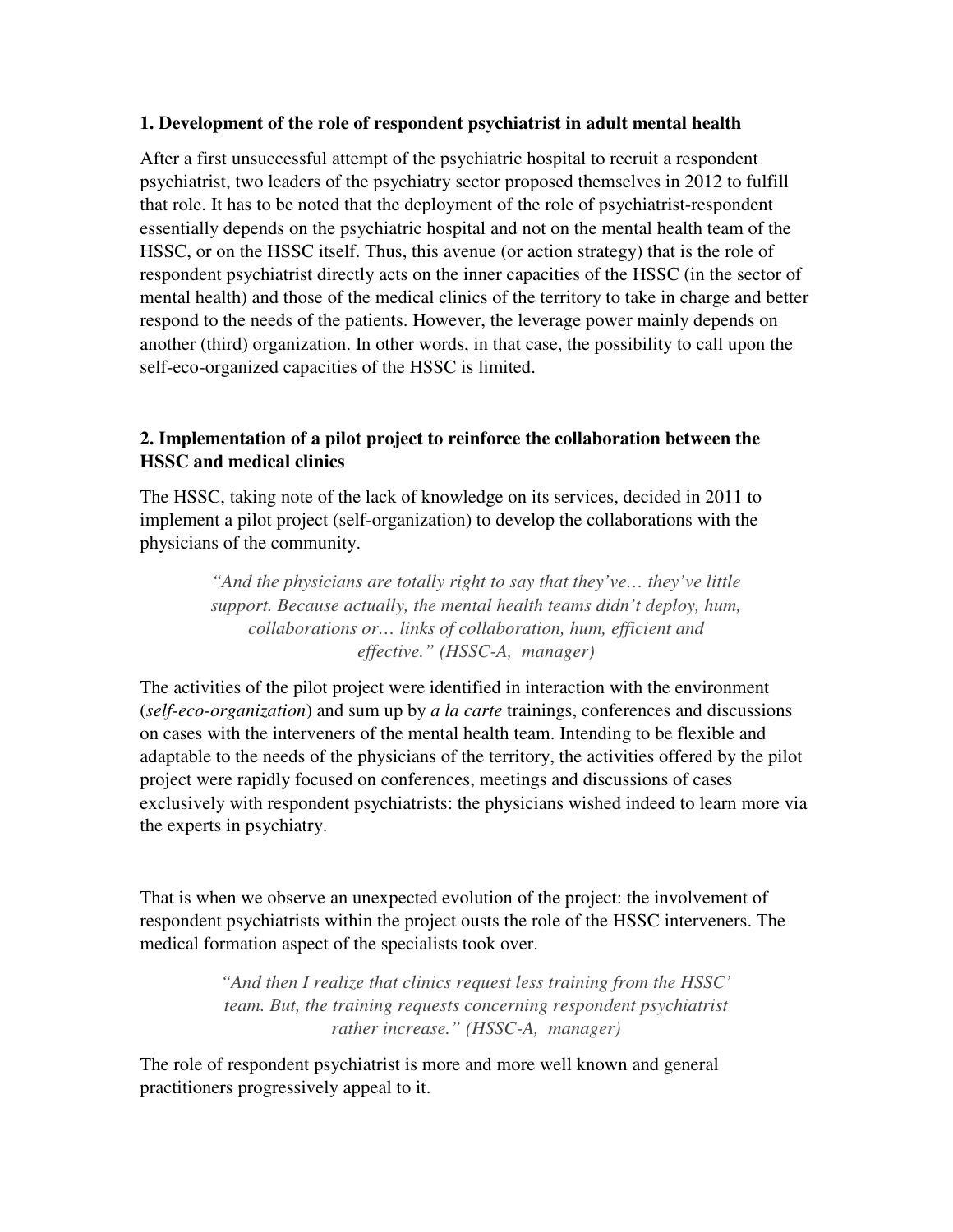## **3. Operationalization of medical clinic-health center** *fast track*

Taking into account some difficulties, the HSSC decided this time to facilitate the access of services for patients coming in without appointments (*self-organization*). Indeed, general practitioners mentioned that they feared to "come upon cases of mental health" during walk-in clinics, knowing that a follow-up would be necessary and that they wouldn't be able to do it. Consequently, a HSSC' nurse has been asked to work in medical clinics during certain hours,

Without really explaining how such a partnership would be useful, the physicians do not change their usual practice to send the patient towards an intervener (that they don't know) in the next office. The initiative ends in a failure: the nurse is not used. There are multiple causes but they ensue in part from the fact that the HSSC poorly interacted at this step with the physicians of the medical clinic (*self-eco-organization*) to influence the latter.

*"So we told them, "we will give you a…" because we had waiting lists, at that time, it was a bit more complicated, so I said, "we will give you what we call a fast track" (HSSC manager)* 

The managers of the HSSC, based on the needs expressed by the physicians, then propose in 2011 another strategy (self-eco-organization) : free timetables at the HSSC for the patients referred from the walk-in clinic towards the interveners of the mental health team.

In exchange of what the referring physicians are committed to meeting the patient at least 3 times. This new initiative is partially successful. The physicians use the timetable and refer the patients to the mental health team.

> *"The results are extremely positive. What we do is that, everyday at 10 a.m., there's a timetable that is reserved to the southwest medical clinic, from Monday to Friday. From Monday to Friday, every morning, at 10 a.m., there's a possibility, and its managed by their general secretary, who tells our secretary. Oops, tomorrow morning, 10 a.m., there's one of the patient who is referred here. So, there's always someone at the counter who, each day, is available at that time." (HSSC-A, manager)*

However, the follow-up that has to be done by the physicians is not always done, depending on one physician to the other.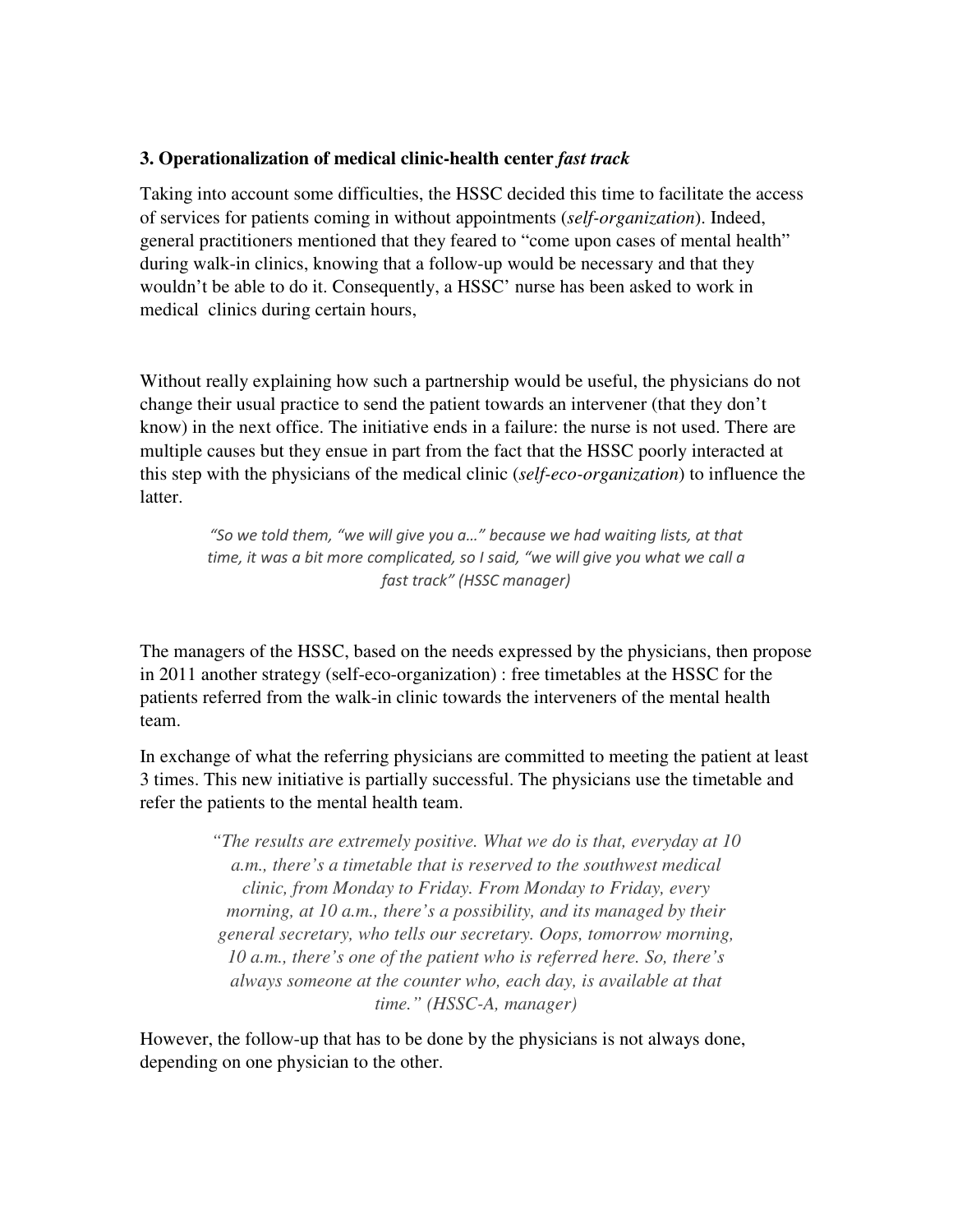*"Yes, because the client has to have an appointment before he leaves, the physician has to say "I'll see you in two weeks", and they don't do that. Frequently they don't even initiate the medication, the adjustment disorder or something, he just started an antidepressant and he sends him right away in psychiatric eval. But you don't even know what effect it has. Maybe with what you prescribed, it's OK. It's poorly organized, I think." (HSSC-A, nurse)* 

## **Phase 3: Consolidation of the programme and dissemination (depending on avenues proposed) (2012-)**

Because the *fast track* avenue was considered successful, at least by some, other medical clinics wish now to beneficiate to an access to the timetable offered at the HSSC. The latter hence decided to expand this format (*self-eco-organization*). The process led to certain tensions among the mental health team of the HSSC:

> *"The project of the X clinic we, like, evaluated that five days of timetables, it was a lot. And the team here, we found it unfair why one clinic and not the rest. Here we negotiated to decrease by three days their timetables to give two days to another clinic. This way we'll expand gradually" (HSSC-A, manager).*

Dissemination activities were relatively limited: the project was the subject of one publication in a newspaper and presentations were made at the regional agency and the ministry.

Overall, we find that in the case of mental health, the multilevel governance essentially leaned on the adaptation of the HSSC to the needs expressed by the physicians. The governance process involved only actors at the local level. This led to a co-evolution of practices of the HSSC and of a part of the external environment (some medical clinics and psychiatric hospital). However, this co-evolution escaped in some respects the HSSC's control.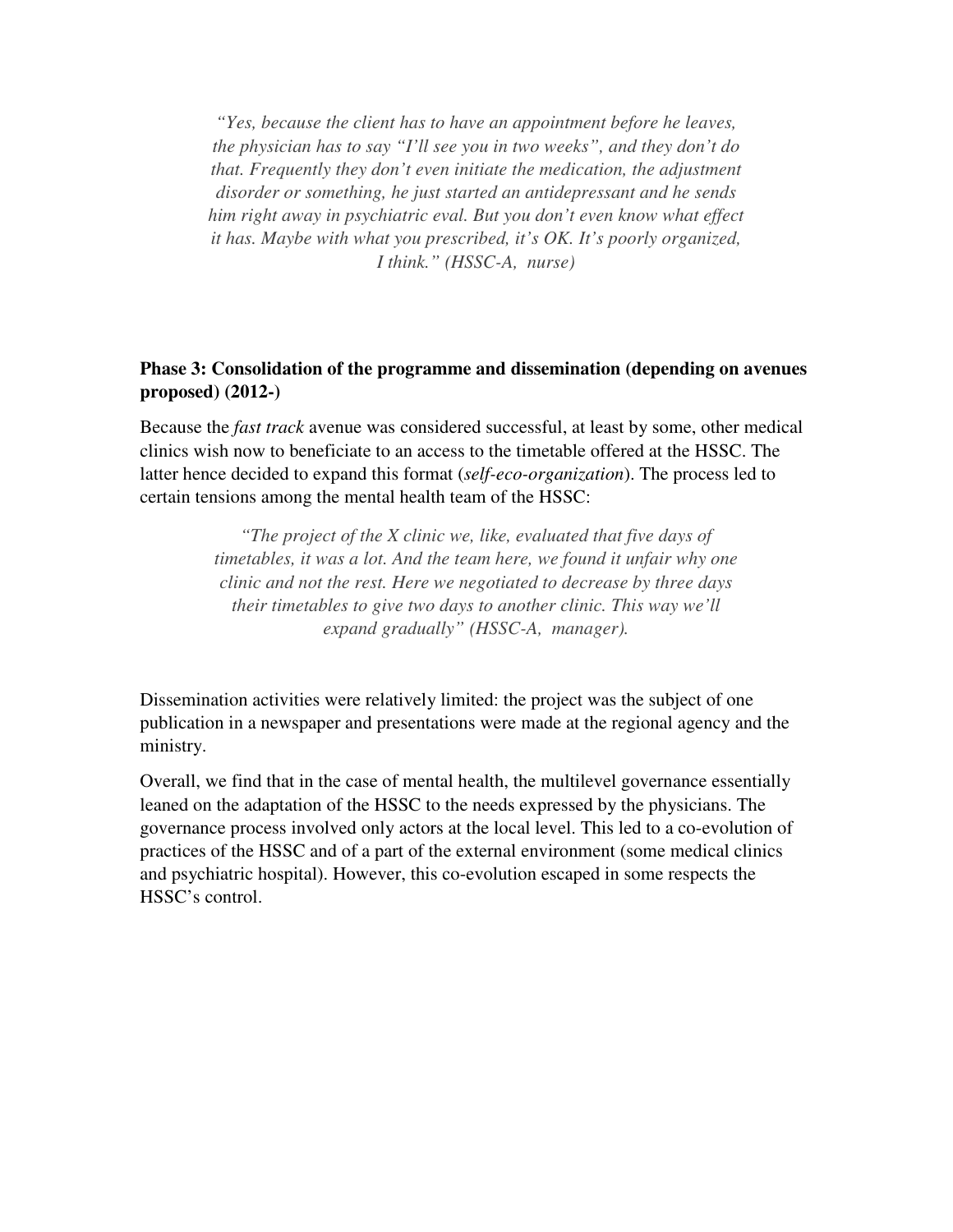#### **Discussion and conclusion**

Our analysis of multilevel governance processes perfectly illustrates that they don't limit to purely ascending or descending vertical relations between government levels: on the one hand, other actors are strongly involved in these processes (example, health professionals) and on the other hand, these relations are multidirectional (vertical, horizontal and oblique). Our analysis also shows that the governance processes can be more or less distributed, depending on the role played by the actors. A distributed process engages actors of the local and regional levels, and of the administrative and clinical spheres. The clinical sphere focuses on phenomena related to the clinical aspects, while managing the interface with the administrative sphere. The administrative sphere focuses on organizational phenomena in interface with the clinical sphere, to which it is dedicated to serve (Lamarche et al., 2008).

Furthermore, the comparative analysis of these two case studies is interesting because it allows a comprehension of the influence of governance processes on the adaptation capacity of an organization to its environment. The adaptation is assessed particularly through the response to the healthcare needs of the clientele in question. The results of our study reveal that the distributed governance process, implemented in the context of the development of collaboration practices between levels of care in the management of diabetes (case 1), contributed to the emergence of a better adaptation. Indeed, from the perspective of the study participants, the quality of the follow-up in primary care of diabetic persons of the territory improved through time. Moreover, the positive feedback on the changes for diabetes encouraged the actors to implement other change processes, for chronicle illnesses (cf. capitalization), by replicating the same model of organization of services and the same governance process. This would match a phenomenon of pathdependency (Greener, 2002). These changes are also likely to improve the quality of the management of other health problems.

The situation is completely different in the case of mental health (case 2), in which we observe a much less distributed governance process. Indeed, in the case of mental health, even if medical collaboration between levels of care is progressively developing in the territory of the HSSC A, it remains that the practices of the general practitioners evolve more slowly, from the perspective of some respondents, particularly regarding the continuity of care. Similarly, we note that the changes in the environment of the HSSC are much more limited, insofar as they essentially concern a few clinics of the territory.

The distributed governance process observed in case 1 actually encouraged the actors to be more prepared to face the issues of coordination of collective action, namely: capacity gap, fiscal gap and rationality gap; and that thanks to the processes of self-organization and self-eco-organization. The self-organization process implemented by the internal actors of the HSSC, in response to the stimuli of the environment, emerging among others from superior governance levels (regional agency) ensured an exit to the status quo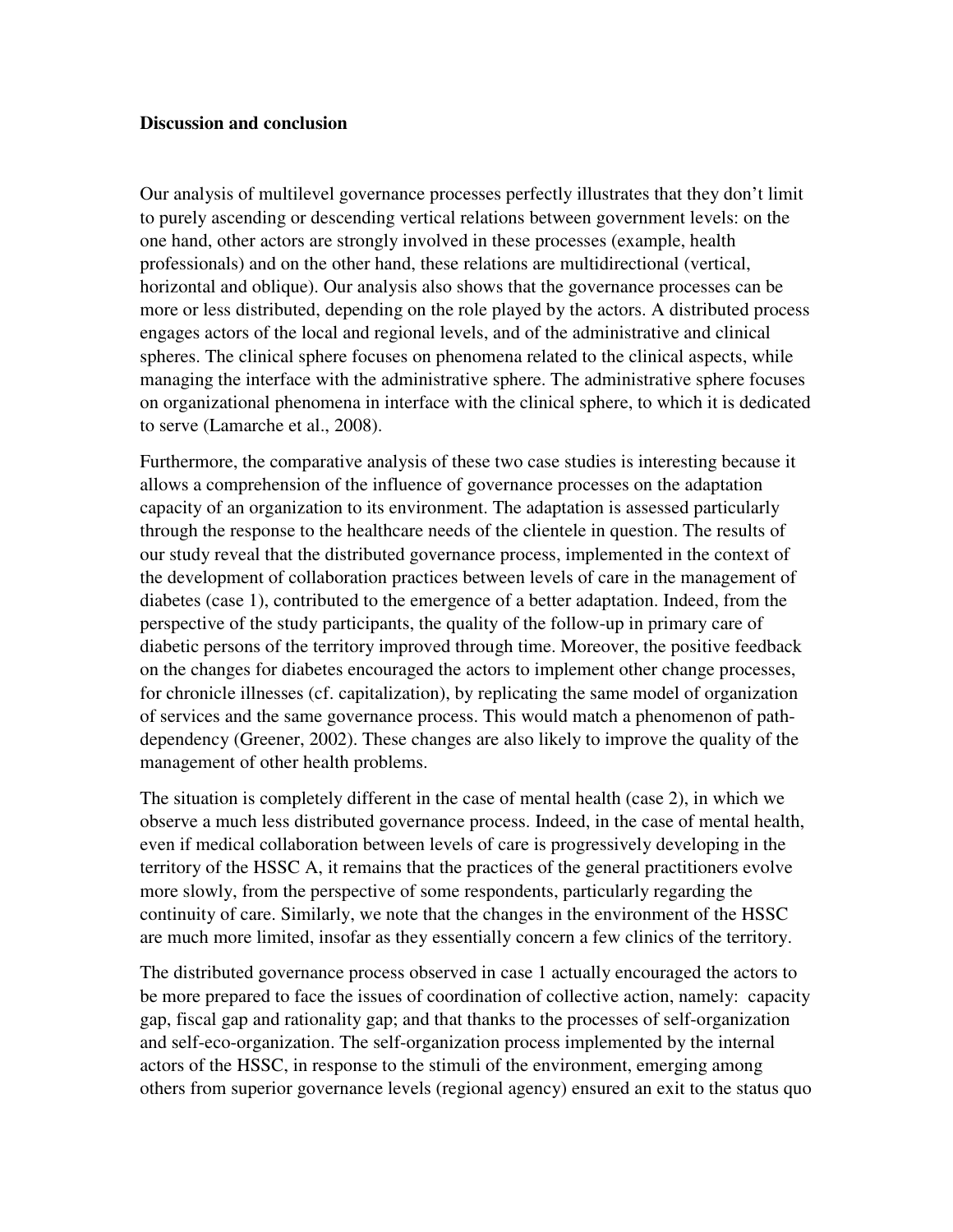situation and produced through time radical transformations of practices. Through their action, the actors of the organization generated a learning of "good" practices (for example, the necessity to be more flexible on the admission requirements to the referral center programme). The involvement in the self-eco-organization processes allowed an enrichment of this collective learning. For illustrative purposes, the analysis work within the clinical-administrative inter-organizational team (gathering representatives of the regional agency and actors of the HSSC) led to a better utilization of evidence related to the management of diabetes. This learning beneficiated to the actors of the HSSC, as well as the regional agency. The regional agency' role of support also allowed transfer of learning to the other HSSCs of the region.

The regional agency also encouraged the exchanges between the HSSC A and other HSSCs of the region, inducing oblique relations between actors (Divay and Paquin, 2013). All of these interactions and relations reinforced the expertise of the HSSC's actors and its environment. The development of these capacities at different scales led to the fact that the change carried out at the regional as well as the local levels. Beyond the reinforcement of the expertise, the role of the regional agency was essential for filling the fiscal gap. Indeed, as we mentioned, the experimentations at the local level beneficiated from the funding of the regional agency: in a context where there is little organizational slack in the healthcare network, this funding of innovative initiatives by the regional agency was all the more useful. Overall, we can note that the role of a regional agency at the governance processes level can be crucial regarding the development of capacities (Touati and col. 2007).

Our analysis of case 1 also revealed the importance of self- eco- organization processes as a reconciliation lever of the rationalities of the various actors, thus contributing to the filling of the objective gap. Indeed, as we observed, the interaction between the HSSC and the specialized physicians recruited by the referral center programme forced a negotiation for the reconciliation of the professional logic (offering the same care to the whole clientele, without discrimination regarding the residential location of the user) and of the administrative logic, advocating a responsibility towards the population of a given territory.

Beyond the management of the issues related to collective coordination, the combination of self-organization and self-eco--organization also led to the "management" of the adaptation paradox, namely the *"novelty, variation, risk taking and a diversity of perspective"* as well as *"constancy, homogeneity, shared identity and common purpose"* (Moore and Kraatz 2010:16). Indeed, the various actors, from the organization as well as the external environment involved in the governance process were able to introduce new and differentiated perspectives regarding the management of diabetes but progressively various visions and interests had to converge. In short, the governance processes in that case ensured that the various actors (in particular at the local level) enjoyed a certain autonomy, while being led to act in a more defined global framework (Lozeau and col. 2002).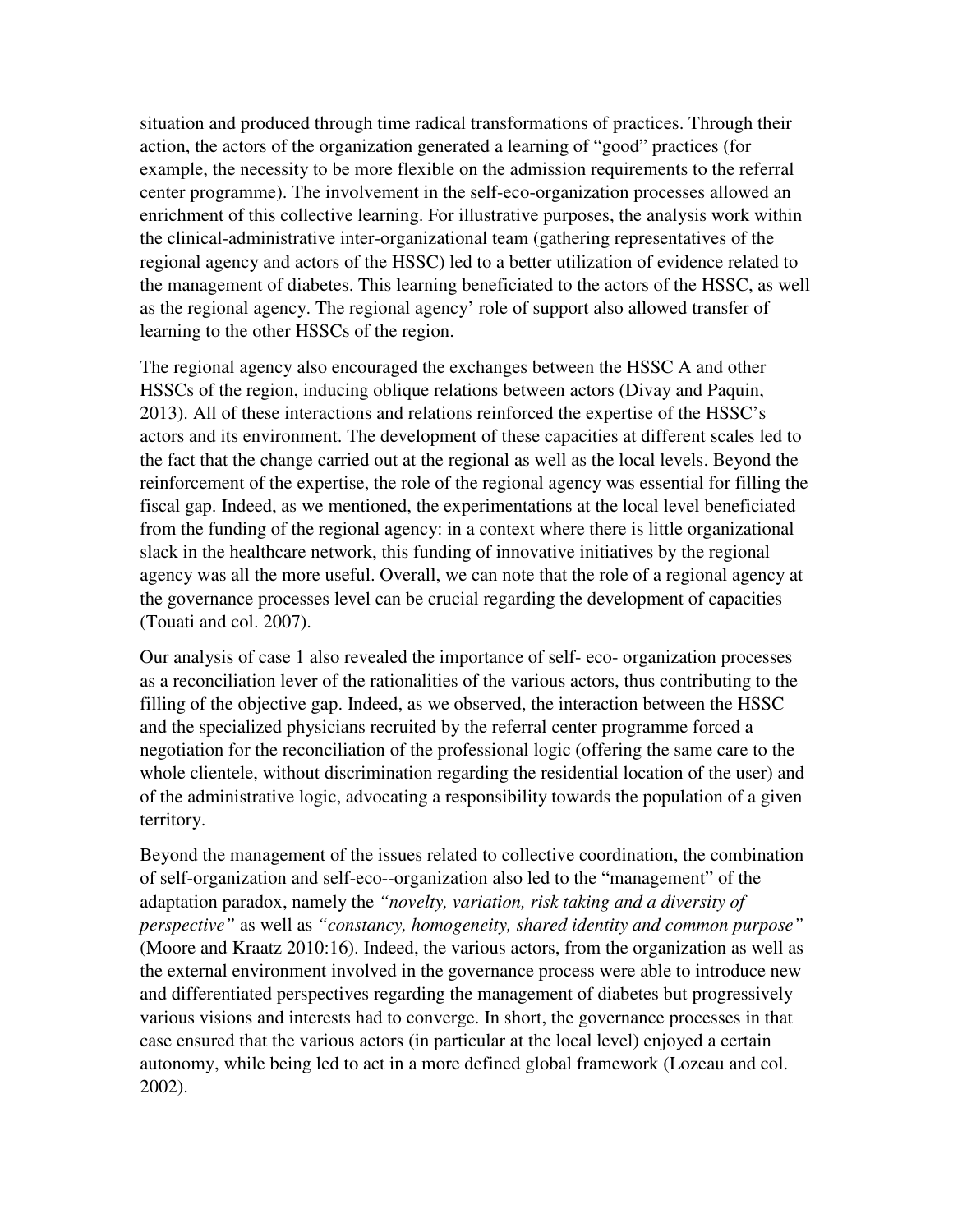All of this was made possible thanks to the clinical-administrative leadership (Touati and col., 2006) practiced in the context of the diabetes services reorganization. This leadership, supporting a population-based approach, strongly contributed to promote and implement a common vision centered on the needs of the populations. We can also think that other factors favoured the effectiveness of the governance processes: the improvement of the follow-up on certain chronic illnesses (including diabetes) constitutes a priority for the HSSC and the regional agency. Diabetes is a relatively simple disease that general practitioners more easily accept to follow.

Adapting to the populations' needs in the case of mental health has proved to be more delicate. This is explained by the combined effect of the particular context of this continuum of care and the dynamic characterizing the processes of self-organization and self-eco-organization that are implemented.

On the one hand, the self-organization capacity of the HSSC was relatively less used in the sense that the HSSC proved to be less creative at the level of organization of services. It was more devoted to apply the "prescriptions" of the mental health plan; knowing that this plan rather outlined the means to improve management.

On the other hand, the self-eco-organization processes were strongly influenced by the "interests" of some doctors; not always aligned with those of the population needing mental healthcare services. It has to be noted that the particular status of the physicians in Québec (cf. autonomous entrepreneurs) gives them an important power. The way that the mental health reform was introduced led to the growth of their power of influence. Indeed, the way that the transfers of human resources was made during the implementation of the reform, which created certain difficulties within the mental health teams of the HSSC (growing waiting list), made the managers of the HSSC perceive that they should make some efforts to answer the particular expectations of some physicians (booking timetables); and that despite of the equity of access to services.

It appears that the absence of clinical-administrative leadership at the local and regional levels in the mental health sector also influenced the governance processes and their related effects. This is also the case for the clientele's profile, which is perceived as more complex.

In conclusion, our study suggests that the effectiveness of multi-level governance processes doesn't only goes through the implementation of instruments aiming at aligning the action of lower government levels with the objectives of the upper levels. This effectiveness also goes through practices and mechanisms that encourage a distributed learning involving actors of various spheres where each fuels the learning of the other. Contrary to a mechanistic rationality, which considers that the solutions to issues are known and that they just need to be applied, the question then is to privilege an interactive rationality (Ponssard, 1994). This interactive rationality emerges from the interactions between a variety of actors who use a temporary model as a reference for action; which constantly has to be outgrown.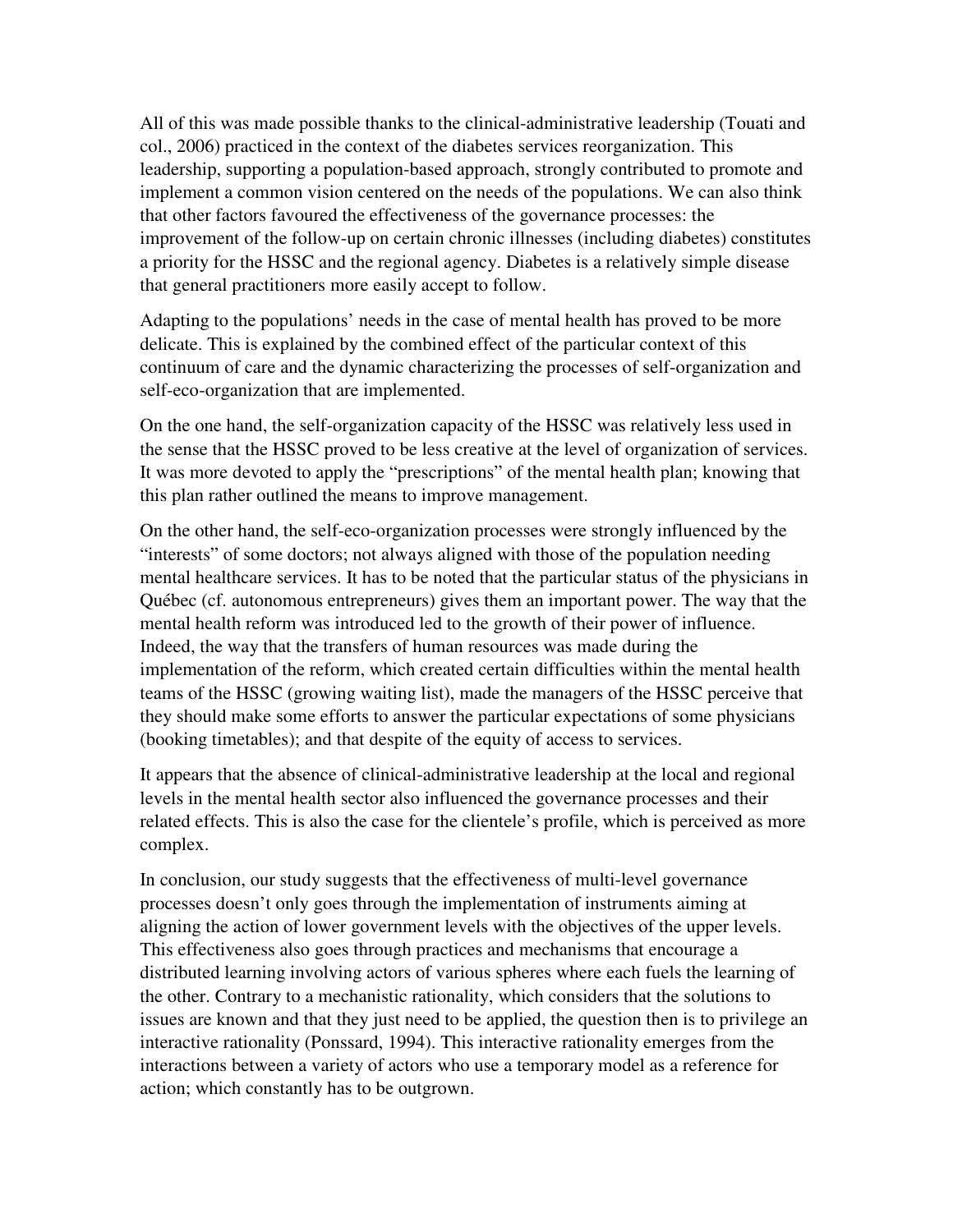#### **References :**

Begun, J., et al. (2003). Health care organizations as complex adaptive systems. In *Advances in Health Care Organization Theory, S. M. Mick and M. Wyttenbach (eds.)*. San Francisco, CA, Jossey-Bass.: 253-288.

Bevir, M. (2013). *Governance: A very short introduction*. Oxford, UK: Oxford University Press.

Braun, V. and Clarke, V. (2006). *Using thematic analysis in psychology*. Qualitative Research in Psychology, 3, 2, pp. 77-101.

Charbit, C. (2011). Governance of public policies in decentralized contexts. The multilevel approach. OECD Regional development working papers. OECD Publishing

Chekland, P. (1981). System thinking, System practice. John Wiley and Sons.

Coaffe, J. and Johnston, l. (2005). The management of local government modernization : area decentralization and pragmatic localism. *International Journal of Public Sector Management*, 18 (2), pp. 164-177.

Coaffe, J. and Headlam, N. 92008). Pragmatic localism uncovered : the search for locally contingnt solutions to national reform agendas. *Geoforum*, 39, pp. 1585-1599.

Divay, G., and Paquin, S. (2013). L'administration publique dans la gouvernance multiniveau infranationale : état de la question et perspectices. *Telescope*, 19 (1), p. 1-24.

Farazmand, A. (2003). Chaos and Transformation Theories: A Theoretical Analysis with Implications for Organization Theory and Public Management. *Public Organization Review,* 3(4): 339-372.

Gilsing, R. (2007). Intergovernmental relations and the effectiveness of local governance : the case of Dutch youth policy. *International review of Administrative Sciences*. 73 (1), pp. 45-64.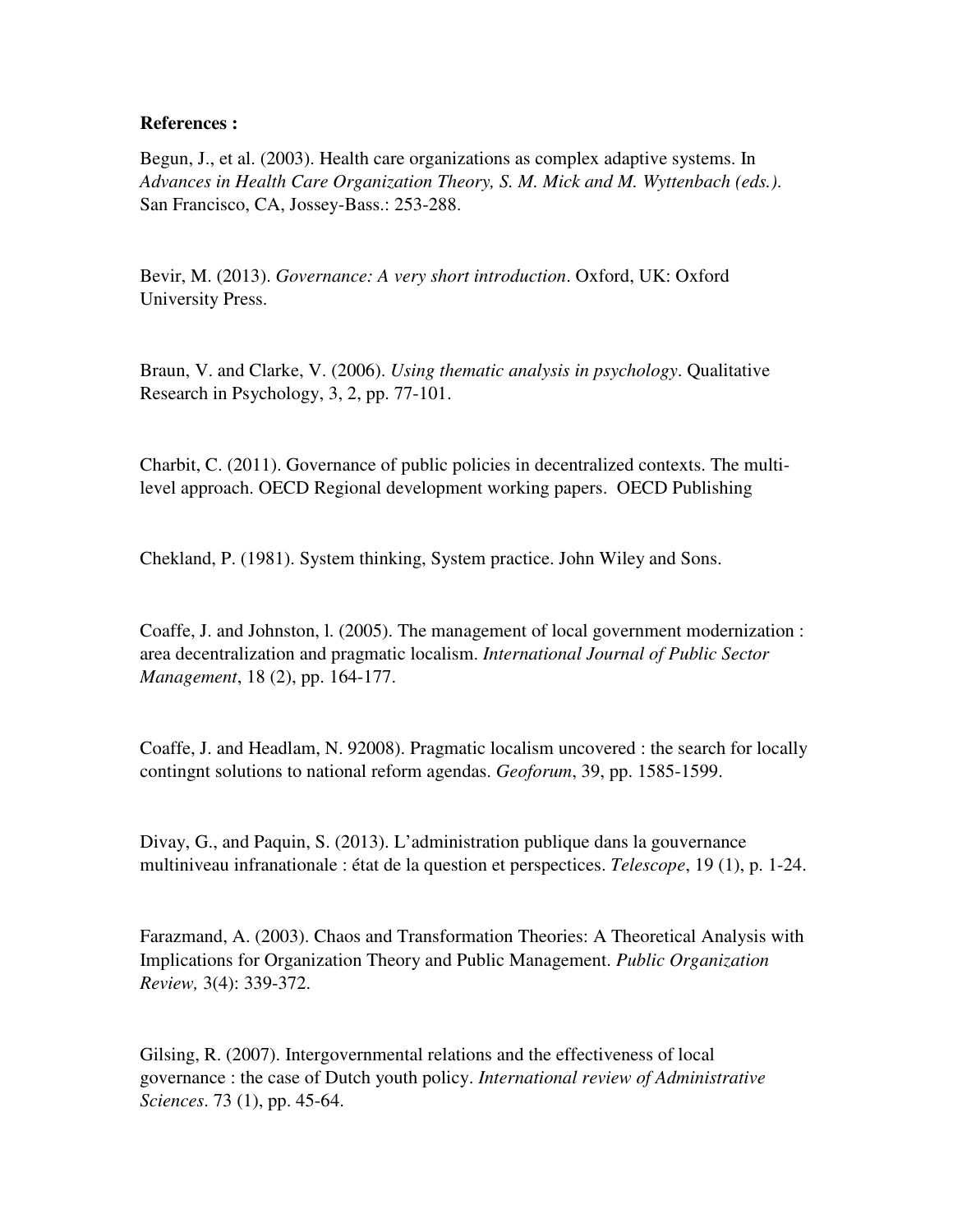Glouberman and Zimmerman, B. (2002). *Complicated and complex systems : what would successful reform of medicare look like ?.* Commission on the future of health care in Canada. Discussion Paper 8. Ottawa.

Greener, I. (2002). Theorising path-dependency: how does history come to matter in organisations?. *Management Decision*, 40, 6, pp.614 - 619

Kaufman, S. (1993). *The origins of order : self organization and selection in evolution.*  Oxford: Oxford University Press.

Jansson, E. et col. (2011). National public health policy in a local context. Implementation in two Swedish municipalities. *Health Policy*, 103, 2-3.

Klijn, E-H. (2008). Complexity theory and Public Administration : what's new ?. *Public Management Review*. 10 (3), pp. 299-317.

Lamarche and col. (2008). Lamarche, P., R. Pineault and Y. Brunelle (2008). "L'obligation de faire des choix difficiles, et même très difficiles." Document de travail, Université de Montréal, GRIS.

Langley, A. (1999). Strategies for theorizing from process data. *Academy of management review*, 24, 4, pp. 691-710.

Lozeau, D., and col. (2002). The corruption of managerial techniques by organizations. *Human relations*, 55 (5), pp. 537-564.

Levinthal, D. A. and Warglien, M. (1999). Landscape design : designing for local action in complex worlds. *Organization Science*, 10 (3), pp. 342-357.

Mahon, R. and col. (2007). *Policy analysis in an era of globalization : capturing spatial dimensions and scalar strategies.* In Orsini and Smith (ed.), Critical Political STudies, Vancouver, UBC Press.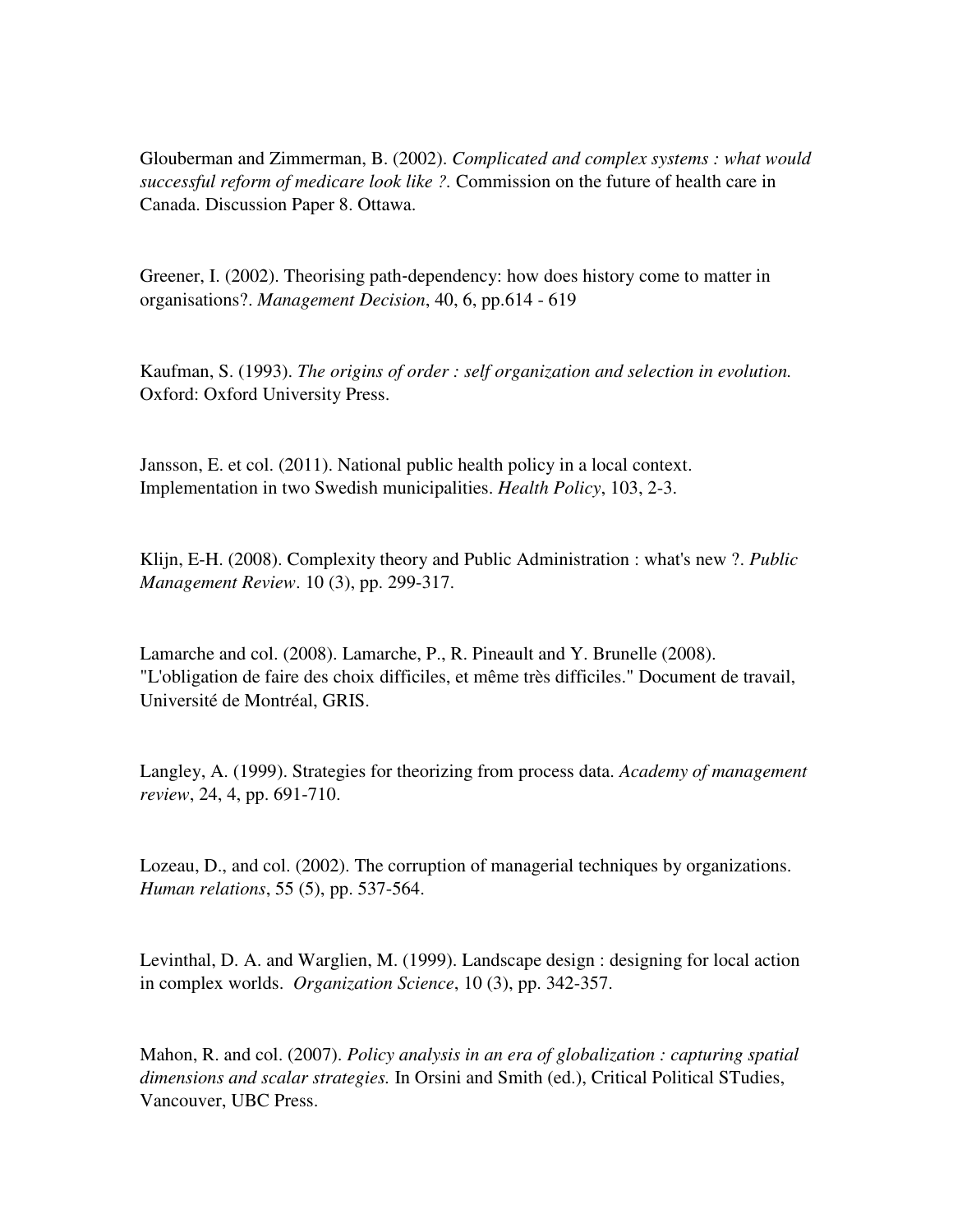Mitleton-Kelly, E. (2003). *Ten principles of complexity and enabling infrastructures*. In Mitleton-Kelly (ed.) Complex systems and evolutionary perspectives of organisations : the application of complexity theory to organizations, Elsiver.

Moore, J. H., and Kratz, M. S. (2010). Governance form and organizational adaptation : lessons from the savings and loan industry in the 1980s. *Organization Science*, published online before print September 30, 2010, DOI:10.128, p. 1-19.

Morin, E. (1990)). *Introduction à la pensée complexe*. Paris, Seuil "Points Essais".

Ongaro, E. and col. (2010). *Governance and intergovernmental relations in the European Union and United States : theoretical perspectives*. Edward Elgar.

Pavolini, E. and Vicarelli, G. (2012). Is decentralization good for your health ? Transformations in the Italian NHS. *Current Sociolgy*, 60 (4), pp. 472-488.

Peters, B. G. and J. Pierre (2001). Developments in Intergovernmental Relations: Towards Multilevel Governance, *Policy & Politics*, vol. 29, n° 2, p. 131-135.

Pollitt, C. (2005). *Decentralization*. in Ferlie, E., Lynn, L., Pollitt, C. (ed.). The Oxford handbook of Public Management. Oxford University Press.

Ponssard, J-P., (1994). *Formalisation des connaissances, apprentissage organisationnel et rationalité interactive*. In A. Orléan, *Analyse économique des conventions* Economica..

Radin, B. A. (2007). *The instruments of intergovernmental management*. In G. Peters and J. Pierre (ed.). The Handbook of Public Administration, London, Sage.

Rodríguez C, and Pozzebon M. (2010). The Implementation Evaluation of Primary Care Groups of Practice: A Focus on Organizational Identity. *BMC Family Practice*,11, 15 doi:10.1186/1471-2296-11-15